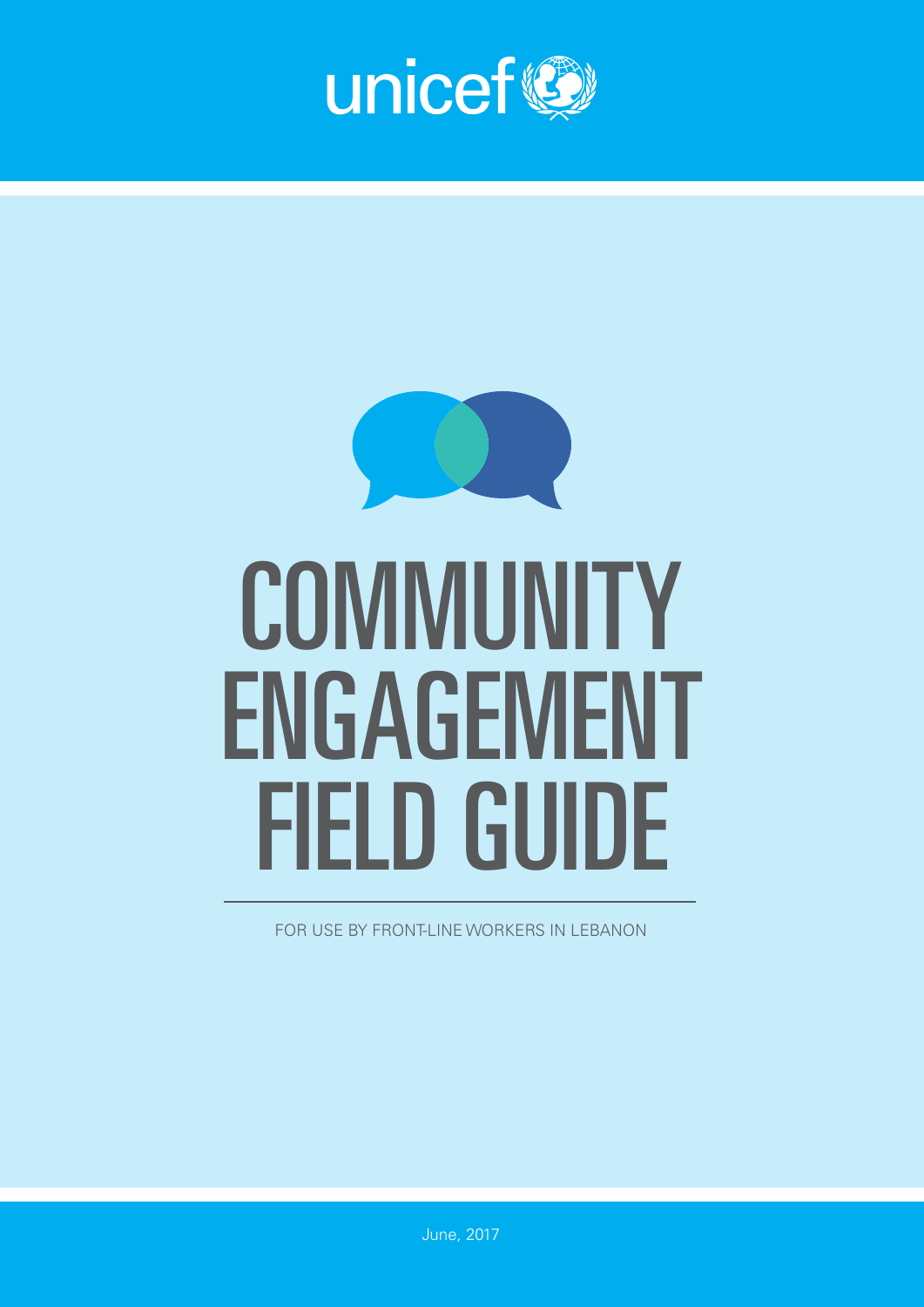

M&D Consulting, Inc. supported the capacity building of NGO & government representatives & their frontline workers to use a community engagement (CE) approach in community-level development work. Three documents listed below were developed by the consultants in collaboration with participating NGOs in Lebanon.

- **1. Community Engagement Field Guide (FG) & toolkit:** Frontline workers from implementing NGOs & government agencies will use this document as a reference while they conduct CE in the communities where they work. The FG describes the five steps of CE & provides tips & tools to help FWs work more effectively with community members & local partners. The FG & tools will be available in Arabic & English.
- **1. Facilitators Manual to Conduct Training of Trainers (TOT) on CE:** Experienced (master) trainers will use this manual in a workshop to develop a cadre of local trainers who will be able to a) use the FG to explain & demonstrate the five CE steps & use appropriate tools for each step, & b) to organize & conduct training for frontline workers (FW) using the Cascade FW training module in CE.
- **1. Facilitators Manual CE Workshop for Frontline Workers:** This manual is to be used by graduates of the TOT workshop in CE described above to train NGO & government frontline workers (FW) to facilitate CE at the community level. During the workshop, FWs will learn to use the information & tools found in the Community Engagement Field Guide to support their work. Ideally, this Guide would be used by participants of training workshops on CE when they are planning or implementing a CE approach. However, the Field Guide is also designed to be a stand-alone reference so that any development manager or frontline worker can use its content & tools to support their work.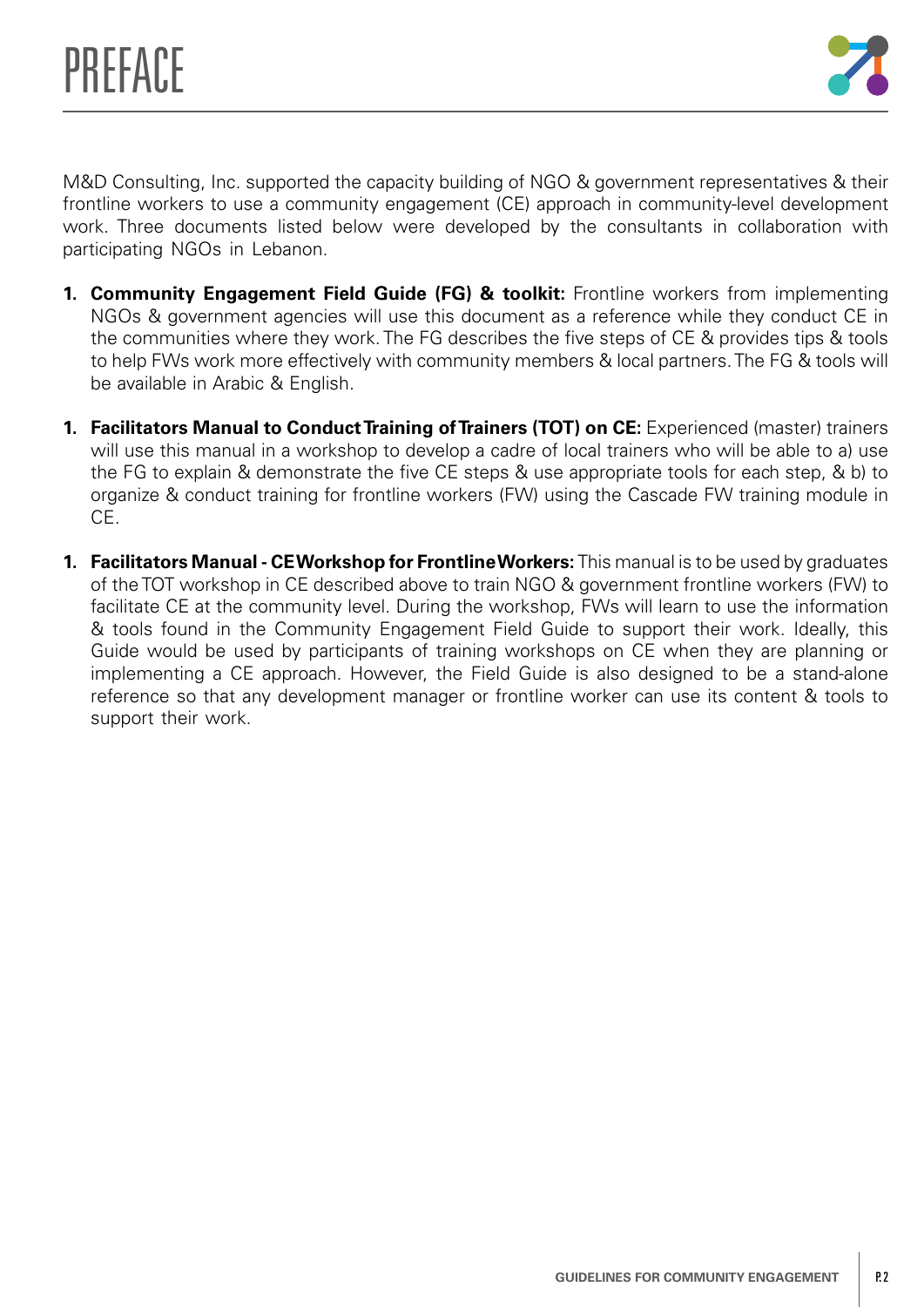# ACKNOWLEDGEMENTS



Principle Authors: Judith A. Graeff, Ph.D. - Eman Eltigani, MSc

The authors would like to thank & recognize

- The contribution of selected trainers from implementing NGOs who planned & conducted Cascade training workshops, & with their frontline workers, translated into Arabic & further developed the CE tools to be included in the Field Guide
- The logistical support of the UNICEF-Lebanon office during the training workshops
- The administrative & technical support from the M&D Consulting team before, during & after the assignment.

# ACRONYMNS / ABBREVIATIONS

- CE community engagement
- C4D communication for development
- FW frontline worker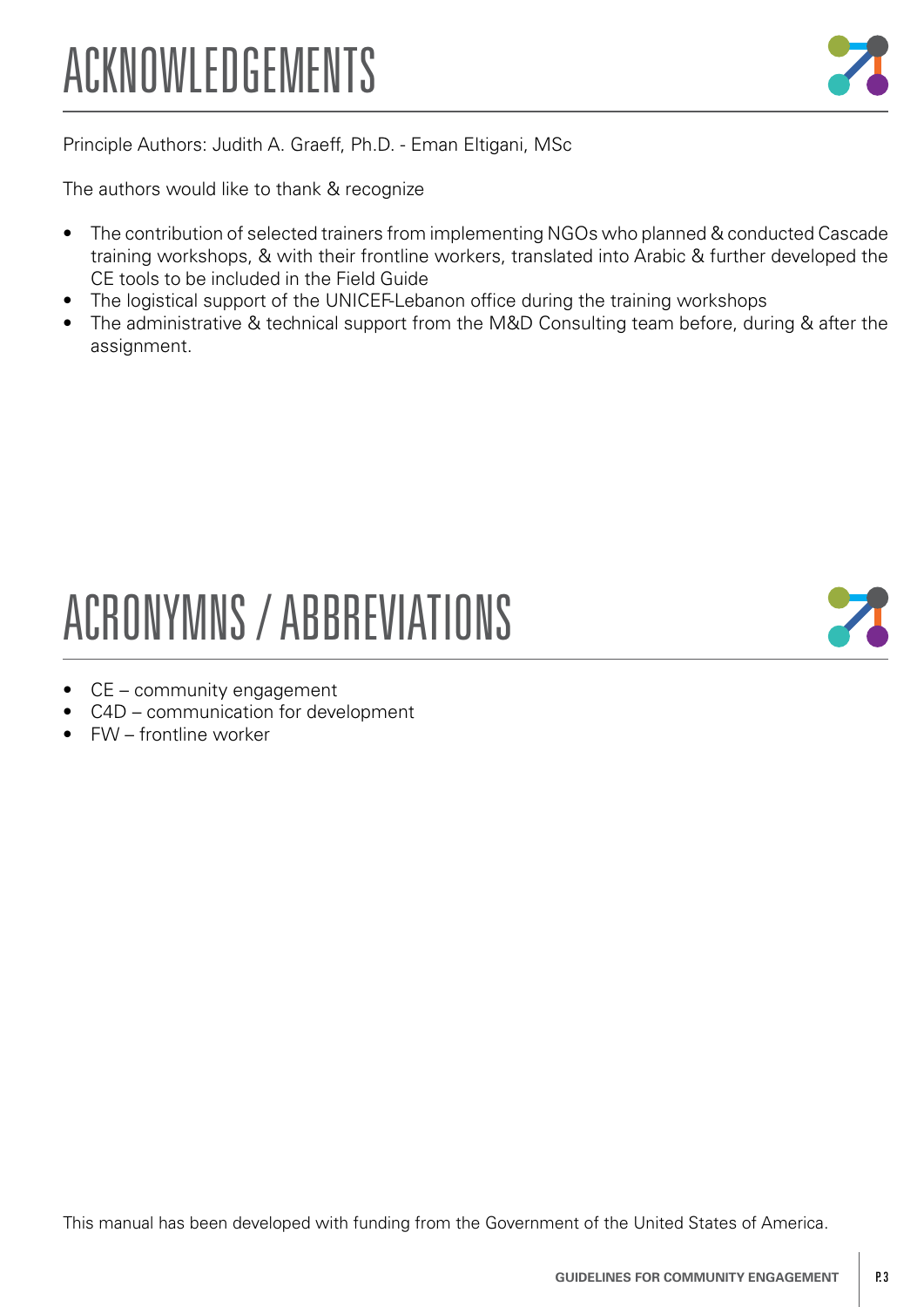# **TABLE OF CONTENTS**



| PREFACE             |                                                                                                                                                                                                                                |  |
|---------------------|--------------------------------------------------------------------------------------------------------------------------------------------------------------------------------------------------------------------------------|--|
|                     |                                                                                                                                                                                                                                |  |
|                     |                                                                                                                                                                                                                                |  |
|                     | TABLE OF CONTENTS <b>CONTENTS</b> 2004                                                                                                                                                                                         |  |
|                     |                                                                                                                                                                                                                                |  |
|                     | <b>ROLES</b>                                                                                                                                                                                                                   |  |
|                     |                                                                                                                                                                                                                                |  |
| <b>CHAPTER 1</b>    | FINDING LOCAL PARTNERS                                                                                                                                                                                                         |  |
| <b>INTRODUCTION</b> | INVOLVING MARGINALIZED PEOPLE <b>MARGINALIZED</b> PEOPLE 2008                                                                                                                                                                  |  |
|                     |                                                                                                                                                                                                                                |  |
|                     |                                                                                                                                                                                                                                |  |
| <b>CHAPTER 2</b>    | FUNDAMENTAL STEPS IN COMMUNITY ENGAGEMENT MANUSIC CONTENTING TO THE THE STEPS IN COMMUNITY ENGAGEMENT                                                                                                                          |  |
| <b>FUNDAMENTAL</b>  | STEP 1: START UP                                                                                                                                                                                                               |  |
|                     |                                                                                                                                                                                                                                |  |
| <b>STEPS IN</b>     | STEP 3: IDENTIFYING PROBLEMS & PROBLEM SOLVING <b>CONSERVERSITY OF A SET ASSESS</b> 16                                                                                                                                         |  |
| <b>COMMUNITY</b>    | STEP 4: ACTION PLANNING                                                                                                                                                                                                        |  |
| <b>ENGAGEMENT</b>   | STEP 5: IMPLEMENTATION & PARTICIPATORY MONITORING <b>CONSTRUSTER SETTING</b> 19                                                                                                                                                |  |
|                     |                                                                                                                                                                                                                                |  |
|                     |                                                                                                                                                                                                                                |  |
|                     | TOOL #2-2: COMMUNITY MAPPING THROUGH TRANSECT WALKS MARKER AND MALLING ASSAULTY MAPPING THROUGH TRANSECT WALKS                                                                                                                 |  |
|                     |                                                                                                                                                                                                                                |  |
|                     | <b>TOOL #3-3: PARTNER TOOLS.</b>                                                                                                                                                                                               |  |
|                     | STEP #4-1: COMMUNITY ACTION PLAN <b>EXAMPLE AND THE STEP #4-1:</b> COMMUNITY ACTION PLAN                                                                                                                                       |  |
|                     | TOOL #5-2: COMMUNITY-LED MONITORING INDICATORS FOR ACTIVITIES IN ACTION PLAN  31                                                                                                                                               |  |
|                     | 32<br><b>TOOL #5-3: IMPLEMENTATION &amp; MONITORING</b>                                                                                                                                                                        |  |
|                     | TOOL #1: WASTE MANAGEMENT IN THE AKARAA SYRIAN CAMP <b>CAMP</b> 233                                                                                                                                                            |  |
|                     | TOOL#2-1: COMMUNITY'S LED ASSESSMENT MARKED AND RELATION AND 33                                                                                                                                                                |  |
| <b>CHAPTER 4</b>    |                                                                                                                                                                                                                                |  |
| <b>TOOL KIT</b>     | TOOL #3-1: PROBLEM IDENTIFICATION & PROBLEM SOLVING: WASTE MANAGEMENT  34                                                                                                                                                      |  |
|                     | <b>TOOL #3-2: PROBLEM IDENTIFICATION &amp; PROBLEM SOLVING FRAMEWORK</b>                                                                                                                                                       |  |
|                     |                                                                                                                                                                                                                                |  |
|                     |                                                                                                                                                                                                                                |  |
|                     | STEP #4-1: COMMUNITY ACTION PLAN MARKET AND THE RESIDENCE AND SOLUTION OF A SET AND SOLUTION OF A SET AND SOLUTION OF A SET AND SOLUTION OF A SET AND SOLUTION OF A SET AND SOLUTION OF A SET AND SOLUTION OF A SET AND SOLUTI |  |
|                     | STEP # 5-1: IMPLEMENTATION & MONITORING <b>CONSERVERSITY AND ALL 2018</b> 36                                                                                                                                                   |  |
|                     | TOOL #5-2: COMMUNITY LEAD MONITORING INDICATORS FOR ACTIVITIES                                                                                                                                                                 |  |
|                     | 36<br>IN ACTION PLAN                                                                                                                                                                                                           |  |
|                     | TOOL #5-3: IMPLEMENTATION & MONITORING <b>CONSIDERATION</b> 47                                                                                                                                                                 |  |
|                     | TOOL #1-2 & 2-4: STRATEGIC GROUP COMPOSITION DURING CE COMPOSITION AND RELATED 136                                                                                                                                             |  |
|                     |                                                                                                                                                                                                                                |  |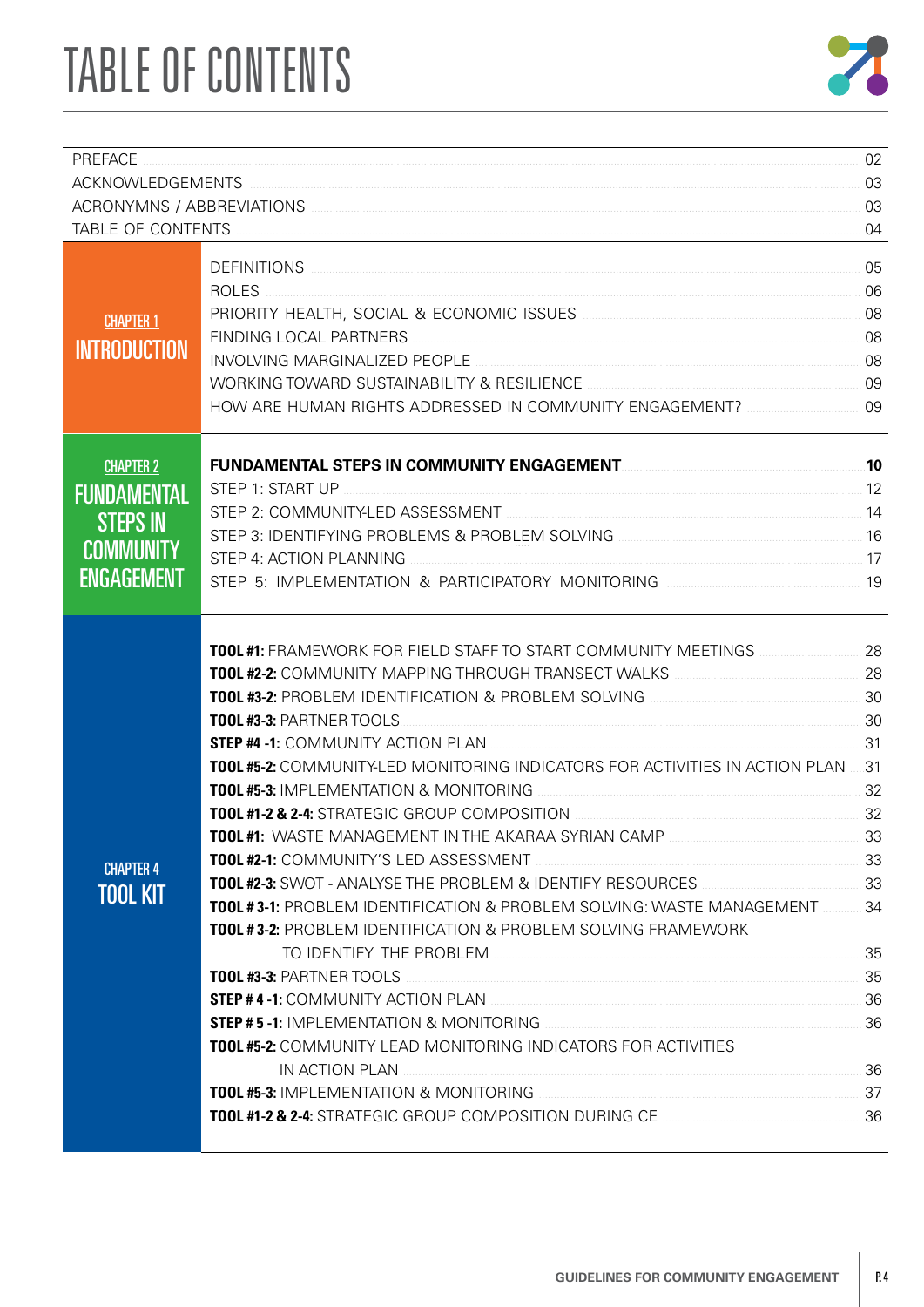# CHAPTER 1: INTRODUCTION

# **DEFINITIONS**

### **WHAT IS COMMUNITY ENGAGEMENT?**

*Community engagement* is a community-driven approach to development where community members themselves identify problems & using available resources, plan & implement solutions. By taking a major role in decision-making, community members keep ownership of process & outcomes, thus leading to more trust in their neighbors & partners, more sustainable outcomes & more confidence that they can face future challenges. External development agencies such NGOS support & facilitate engagement based on community-defined priorities so that ownership & decision-making stay in the hands of community members.

### **WHAT IS COMMUNITY MOBILIZATION?**

Community mobilization is a development approach where the community plays an important role, but the process & most decisions are made by external agents such as your NGO or government. Thus, the NGO controls the steps of assessment, planning, implementation & monitoring. Community participation is used to support, but not direct these steps. Community mobilization is useful when a development issue needs community cooperation to implement specific, focused interventions to achieve short term goals.

### **WHAT IS OUTREACH?**

Outreach is a tool that an NGO or other external development agencies use to reach the community when addressing a development problem. This tool channels information between the community & the NGO so that the NGO's projects are more responsive to community needs. Outreach is usually done by frontline workers, & role of the frontline worker changes depending on the capacity & degree of ownership the community has in the project.

### **WHAT IS A CAMPAIGN?**

A campaign is a communication tool where a variety of activities are aimed at dissemination information to support a specific development issue by raising awareness, increasing knowledge or changing behavior & social norms. A campaign is a result of the same assessment & planning steps used in most development approaches. A campaign is usually implemented through a variety of communication channels such as mass media, social media, print & interpersonal communication such as house-to-house visits & local theatre.

### **WHAT IS A PARTICIPATORY APPROACH?**

Participation is a common word used in everyday conversation. The dictionary of American English defines to participate as "to take part in, to share with others" as in, to participate in a discussion. A participatory approach is defined as "to provide the opportunity for individual participation."

All of the strategies mentioned above use some aspects of a participatory approach. What makes CE different is that community members participate in a decision-making capacity & set priorities for what local conditions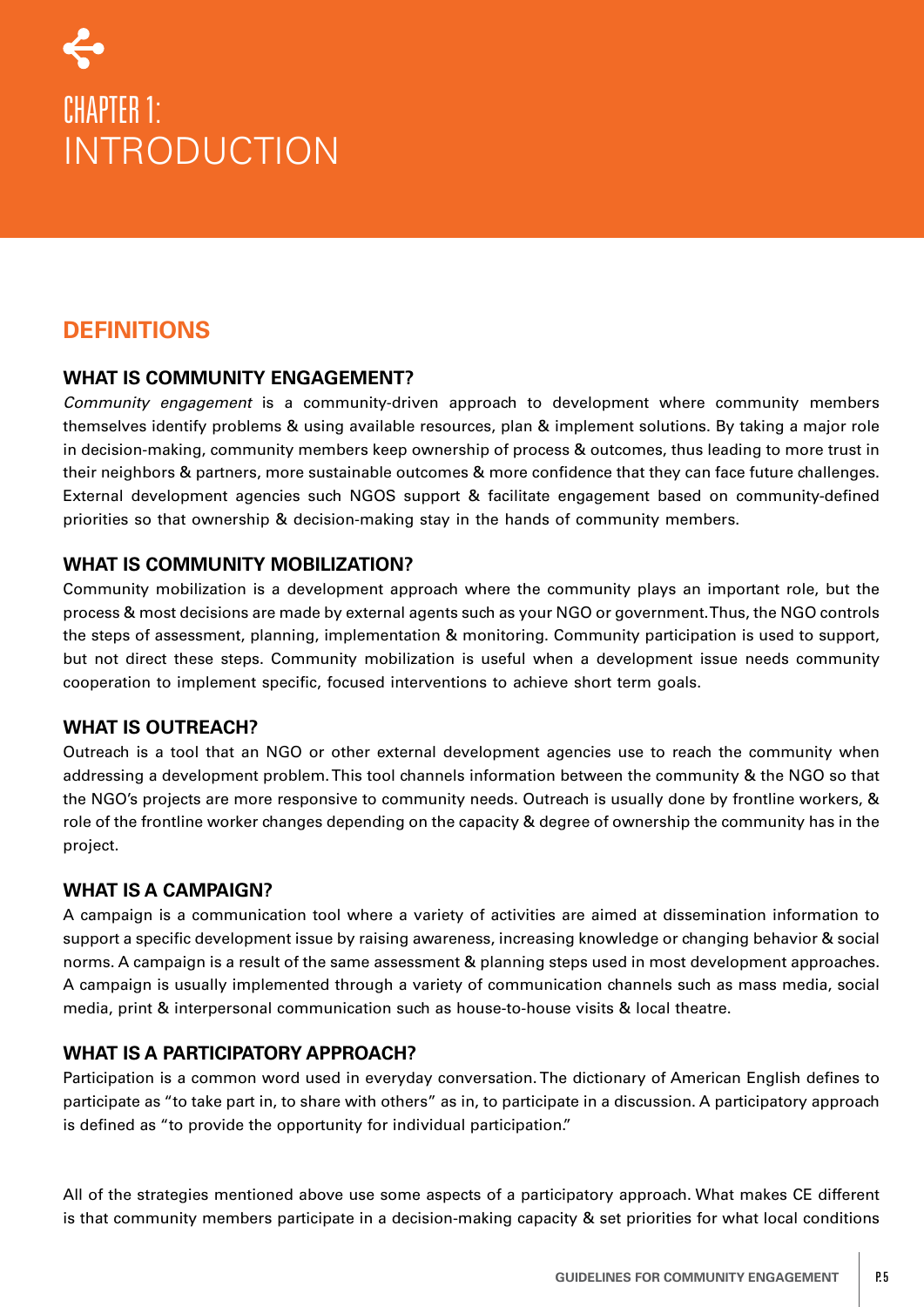they want to focus on & what strategies & resources they will use. This fundamental difference in participation has implications for the role that donors, development agencies, NGOs, & government ministries take. The role they play in CE is supportive, not leading improvement strategies.

# **ROLES**

### **ROLE OF THE COMMUNITY**

Let's use the Table of Community Decision-making (in the Introduction chapter of this guide) to look more closely at the interaction during community engagement between communities & external development agencies such as your NGO, government or international aid organizations such as UNICEF.

|                                                                                                                                                                                 |                                                                                                                                                             |                                                                                                                                           | <b>EXTERNAL DEVELOPMENT AGENCIES</b>                                            |
|---------------------------------------------------------------------------------------------------------------------------------------------------------------------------------|-------------------------------------------------------------------------------------------------------------------------------------------------------------|-------------------------------------------------------------------------------------------------------------------------------------------|---------------------------------------------------------------------------------|
| Level-4                                                                                                                                                                         | Level 3                                                                                                                                                     | Level <sub>2</sub>                                                                                                                        | Level 1                                                                         |
| <b>Communities lead the</b><br>process to identify project-<br>priorities.                                                                                                      | <b>Communities &amp; external</b><br>agencies jointly define<br>project priorities.                                                                         | <b>External agencies define</b><br>priorities.                                                                                            | <b>External agencies plan &amp;</b><br>administer the project.                  |
| Communities play a<br>major role in all phases<br>of health, environmental<br>& education initiatives<br>& occasionally seek the<br>advice & resources of<br>external agencies. | Communities play the<br>principle decision-making<br>role in all phases of the<br>project with support &<br>technical assistance from<br>external agencies. | <b>Communities participate</b><br>in all phases of the project<br>but external agencies<br>play the principle role in<br>decision-making. | Communities are involved<br>in the project only at the<br>implementation phase. |
| <b>COMMUNITY</b>                                                                                                                                                                |                                                                                                                                                             |                                                                                                                                           |                                                                                 |

*External Development Agencies Community*

Ideally, if your NGO is using a community engagement approach, assessment, planning, implementation, & monitoring would be led by community members themselves **(Level 4 in the table)** & they would seek advice from you & your NGO only as needed. As explained in the table, at Level 4, communities "take matters into their own hands": identify a problem, find a solution, & take action. They might advocate for better health services, build a school, or organize a scholarship so a local student can train as a doctor or teacher to serve their community.

More often, a community engagement approach involves the combined effort of both community & your NGO. At **Level 3 of the table**, community members would take a decisive role in decision-making, design, & implementation, but they would rely on your NGO for capacity building, technical, logistical & social support. For example, from you & your NGO, community members would learn how to use an appropriate assessment tool to gather locally relevant information, & how to use those results to identify the problem & design solutions. Because community members are doing the steps themselves for a local problem, even tools for monitoring will be simpler to use & gather less information than tools used by external agencies. The most important feature of Level 3 in the Community Engagement Table is that even with input from an NGO, information & decisionmaking would stay in the community. Most projects using a community engagement approach would be at Level 3.

At **Level 2 in the table**, external agencies take the decision-making role at all steps, only asking the community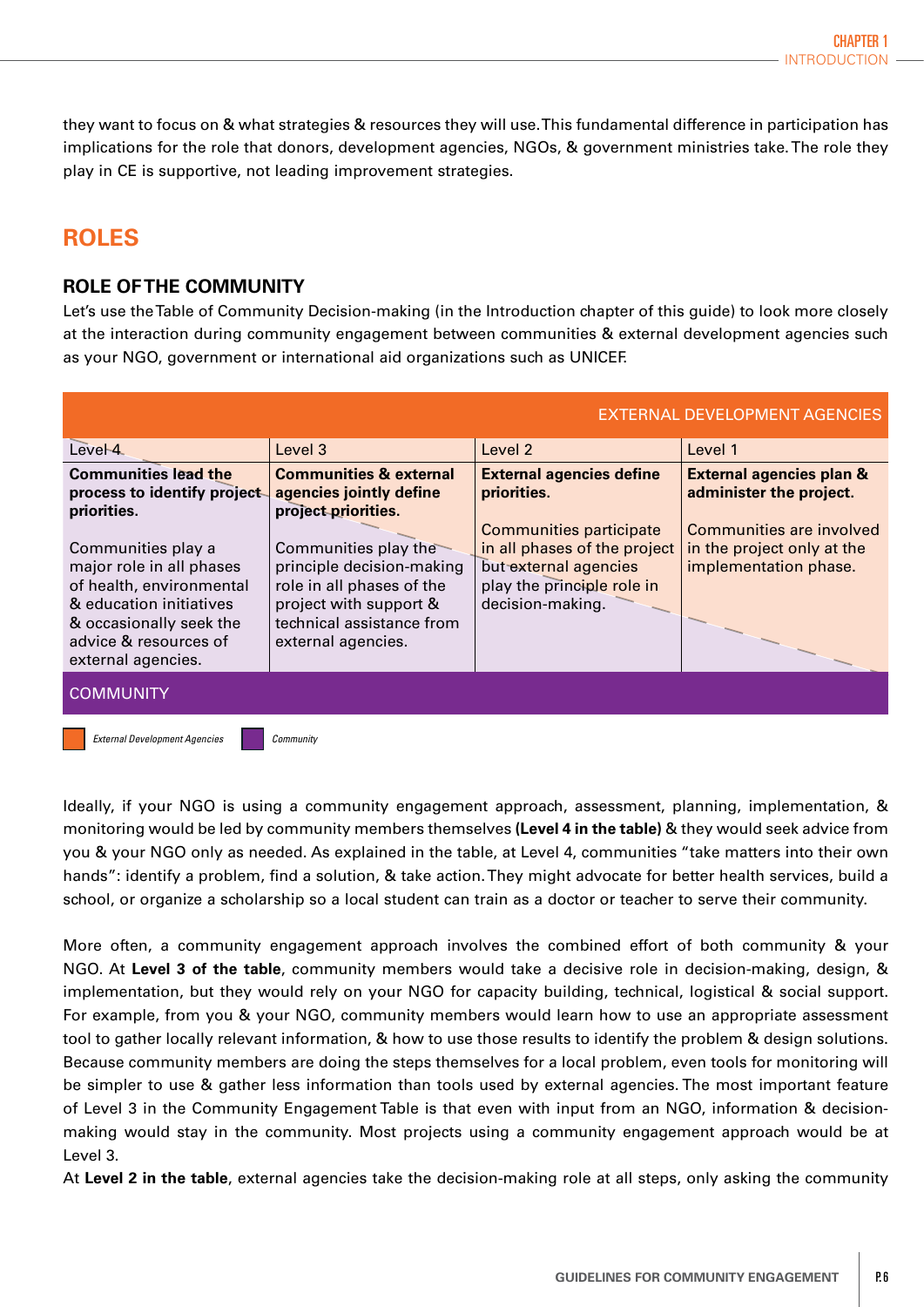for information & cooperation. Community mobilization & outreach would usually be at Level 2. For example, following your NGO's priorities, assessment methods such as focus group discussions & in-depth interviews would be used to collect information from affected community members about their needs & problems. This information is then processed externally & returns to the community in the form of projects, communication strategies, messages & materials that reflect local views. During implementation, the community is asked to cooperate in these customized campaigns & to follow social & behavior change advice. So although the community has participated in various steps at Level 2, it no longer is in the lead decision-making role.

At **Level 1**, external development agencies—national & international--assess, design, implement & monitor with virtually no input from local communities. Projects & communication messages & materials are centrally designed although "local adaption" is sometimes done. Communities are exposed to messages to improve knowledge & to adopt new behaviors. They often discover that development projects have started near-by with little advanced notice.

Now that you have studied this table, discuss with your employer/supervisor where your project lies on the participation continuum so that your role & choice of tools are based on realistic expectations of how community input will be used.

- **• Role of external development agencies & the frontline worker:** As you see from the community participation table above, if your NGO takes a supportive, less controlling role in local projects, your role as a fieldworker will be different from what you are used to. In a community engagement approach, you are to facilitate a collective process led by community members. Thus, the community you serve will be more than beneficiaries, they will make decisions equally with you, your NGO, & local health, environmental, & educational services to prioritize problems, assess, design, implement & monitor projects. You are most familiar with the role of an outreach worker where, according to pre-set priorities, you provide information & explain correct practices to beneficiaries in the community you serve. Often, you act as a liaison between services & beneficiaries—so that women & children will access services for maximum benefit. So how is your role going to be different when taking a community engagement approach?
- **• Role of Frontline worker:** To facilitate community engagement steps, you will:
	- Shift from working mostly with individuals, to bringing families & community members together to work in partnership with each other & local groups to take collective action. Thus, you will help them to identify root causes to problems & find opportunities & resources they can use to improve local conditions. Depending on community priorities, you might help them gain access to better & more responsive services.
	- Shift emphasis from delivering messages & raising awareness, to encouraging dialogue & shared experience about root causes to problems that concern community members. You would help the community set priorities to address the problems they feel are important. These priorities quite often are different from the priorities set by your NGO or donor.
	- Shift from coverage of information– How many community members heard the messages—to building trust & working together to make change. To build trust, community groups need to meet repeatedly, so that over time, they learn to listen to each other & use what they know to address local issues collectively. The point is for community members see how their own efforts have improved local conditions. In the beginning, a small number of community members will be involved, but as they achieve success, others will join in.
	- Shift from problems to appreciation. You will approach the community from an appreciative perspective, looking to use local knowledge, available resources & leadership networks to improve conditions rather than seeing the community as not capable of helping itself.
	- Adapt expert solutions to the community reality. Help community members shape expert solutions into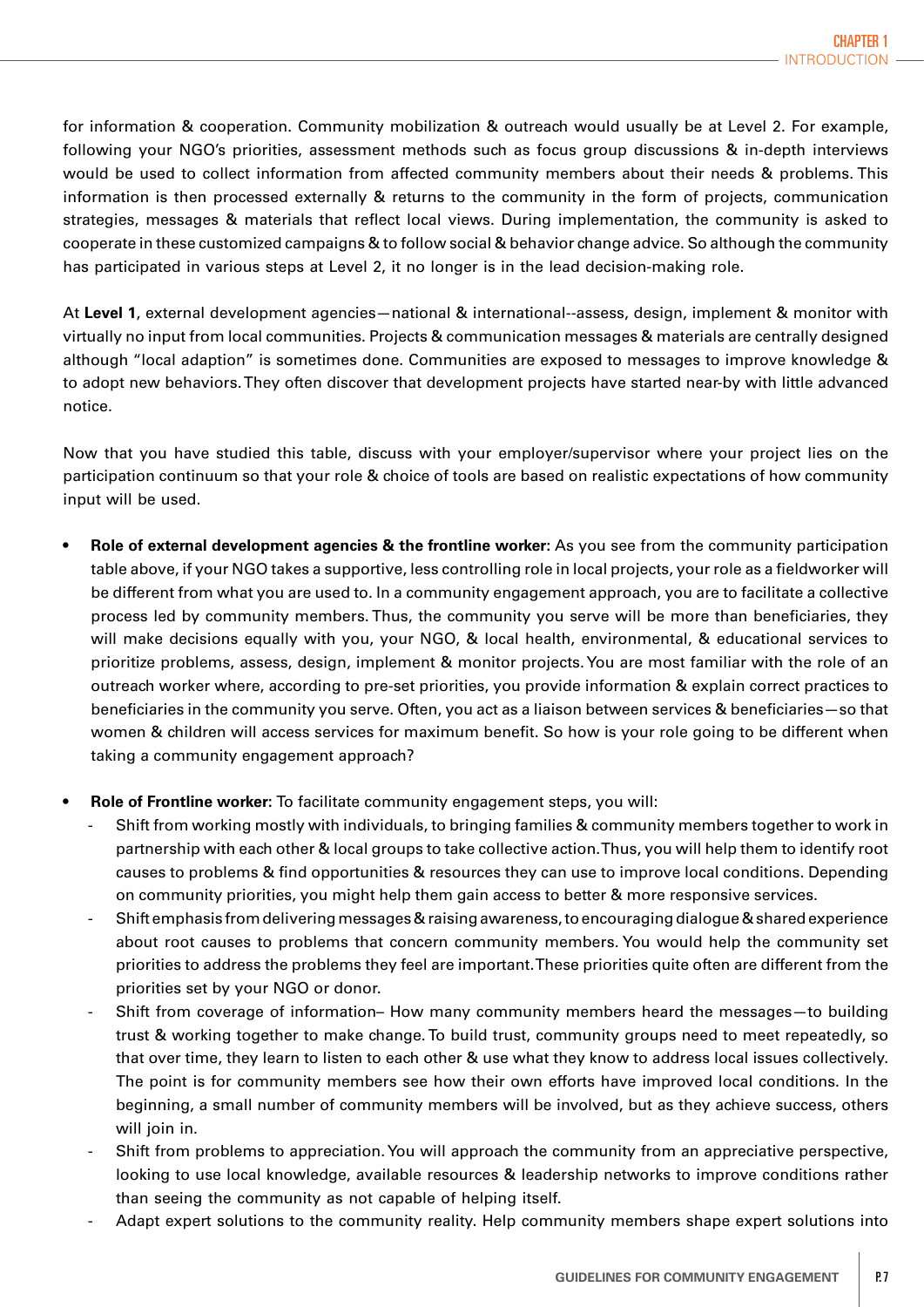practices they can do by taking into account traditional wisdom, experiential knowledge, logistic, security & economic issues. Resulting action plans & objectives should be a blend of all these factors.

# **PRIORITY HEALTH, SOCIAL & ECONOMIC ISSUES**

A full community engagement approach (as shown in the Community Decision-making Table earlier in the Introduction) lets the community set priorities of what health, social or economic issue it wants to address. However, in most contracts between donors & development agencies, priority issues, budgets, outcomes & timelines are decided without local input. If this is the case, your NGO may not have the flexibility to let the community you work in choose a locally relevant priority area. If the terms of the contract do not allow the community to decide & or to lead the development process, you will need to change your approach or wait to try community engagement when administrative conditions are more favorable.

# **FINDING LOCAL PARTNERS**

In every community, some individuals have more influence than others. These individuals can be a government official, the head of a religious or political group, the shaweesh, the head of a civil society group, a wealthy businessman or kafeel, members of an influential family, & so on. They are often referred to as "gatekeepers" because they can influence community-level activities positively or negatively—they can either open or close the gate!

During assessment, you would help community members identify key influential people, & work together to turn some of these gatekeepers into partners. Partners would use their influence or resources to help communityinitiated activities. They offer time, financial or material resources, clear road blocks during implementation, or publicly endorse community events. Creating partners is not a simple, one-time invitation to participate, so you & your community group should seek advice & be prepared for several meetings to negotiate a positive role with a partner.

To gain a partner's cooperation, you cannot offer money or other material benefits but you can give them social recognition. Social recognition is a process that acknowledges individuals or groups in different ways. Most people want to be seen as good citizens, good neighbors, good examples of their religion or the member of the better political party. So, acknowledging individuals & groups who have contributed voluntarily to community work through social recognition improves relations among diverse community members, encourages collaboration, celebrates project success & shares lessons learned, & enables openness & a culture of transparency. Recognition can be done through postings on social media, community dinners, award ceremonies, or a football competition named after a helpful partner. Use Tool 4-2 to help you identify & reach agreement with local partners.

# **INVOLVING MARGINALIZED PEOPLE**

Individuals & families living in the same community usually differ along social, economic, religious & other factors which sometimes negatively affects their access to information, resources & services. They are labeled as marginalized because they often live—physically & socially—apart from the majority in the community. In most community-oriented approaches, marginalized people are identified as beneficiaries & their participation is limited to voicing their "needs" & following advice from development programs designed to help. In a community engagement approach, the role of marginalized people is different: they are actively involved in community-led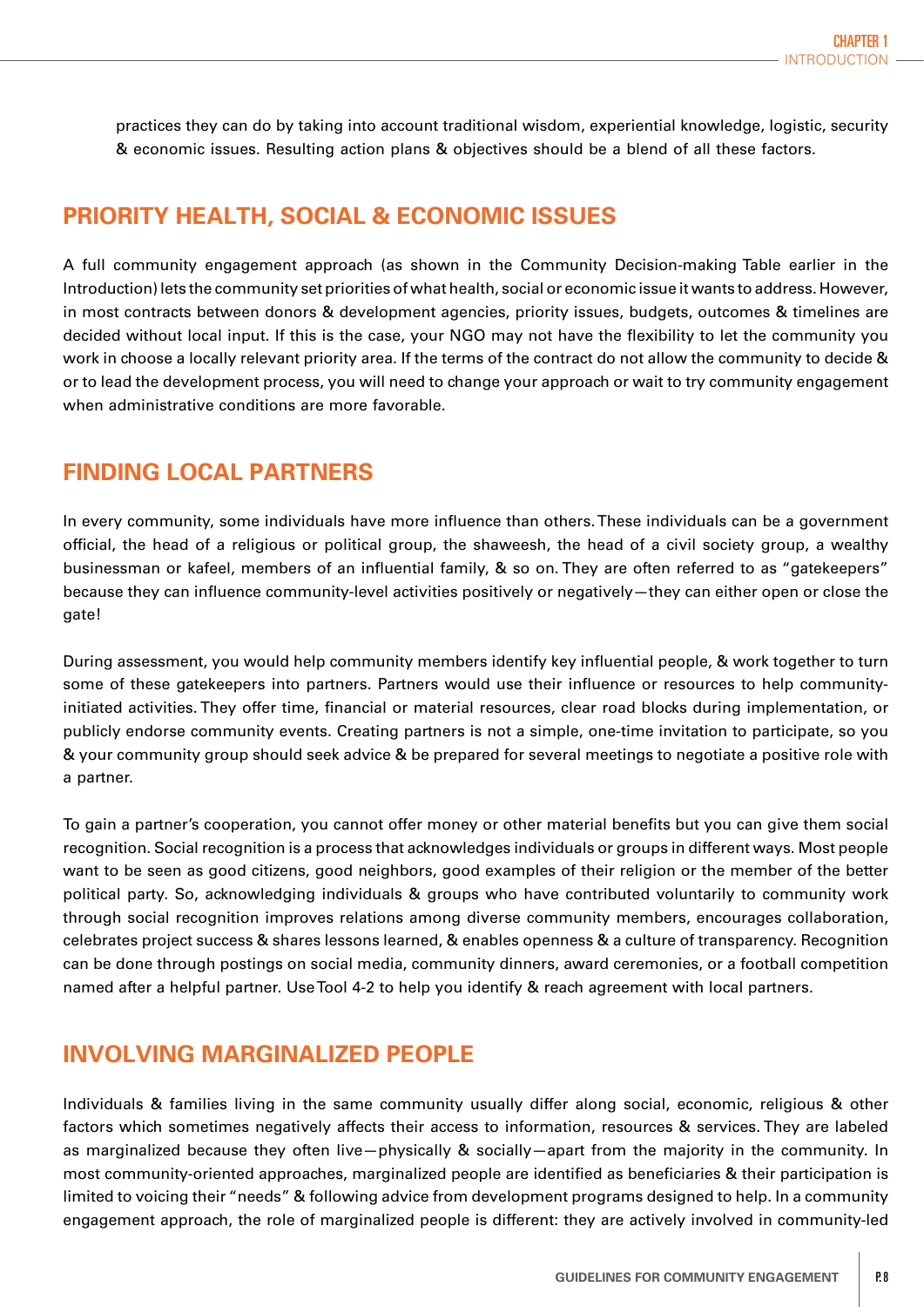activities. As with other community members, the marginalized would be part of the decision-making group when defining problems, identifying resources & making plans. At each step of the community engagement process, you will need to find creative ways to overcome local biases so that marginalized members of the community can participate equally with their neighbors.

# **WORKING TOWARD SUSTAINABILITY & RESILIENCE**

Although a community-led approach seems labor intensive at the beginning, more families will adopt desired behaviors over the long term (sustainability) if they are involved in setting priorities & decision-making during the planning & implementation process. For example, if improving child nutrition, research has shown that many children in Lebanon are at risk for malnutrition & parents are not giving enough food from the food groups important for growth. Although this is a known problem among external development agencies, it is important that community members see to what extent this problem exists locally, which segments of their community are most affected & what opportunities exist that could help. If they decide to set improving nutrition as a priority for community action, they are more motivated to plan realistic, corrective strategies & participate in social & behavioral change over the long term. Another benefit from collective action is that a community is better able to face new challenges (resilience) if it has previous successful experience in collective decision-making & implementation. "Programming for resilience requires fostering community ownership, risk-informed planning & programming, working with nontraditional partners & improving synergies between different sectors & agencies, as well as between humanitarian action & development programming." (From: "Child Rights Tool Kit: Integrating Child Rights into Development Cooperation", European Commission & UNICEF, 2014.) You will see that by following the steps of community engagement found in this field guide, you will be contributing to over-all goals of sustainability & resilience.

## **HOW ARE HUMAN RIGHTS ADDRESSED IN COMMUNITY ENGAGEMENT?**

Human rights are a set of internationally agreed, legally binding norms & standards to which all people – including children – are entitled. They can be understood as standards of human dignity & identity rooted in every culture, religion & tradition throughout the world. Human rights approaches mean giving particular attention to the most discriminated against & excluded groups within a society: women, minorities, children with disabilities, unaccompanied minors, indigenous peoples & others. Development agencies that integrate human rights in their programs should be participatory, inclusive & accountable to those they are seeking to reach.

The community engagement approach described in this field guide brings the human rights approach down to the community level. Following its steps will insure that the project is inclusive, participatory & involves families & community members in decision-making partnerships that expand beyond governments to foster closer relationships with civil society, especially with local & national non-governmental organizations (NGOs), marginalized communities, minorities, indigenous peoples, children & youth, disability advocates & women. Based on "Child Rights Tool Kit: Integrating Child Rights into Development Cooperation", European Commission & UNICEF, 2014.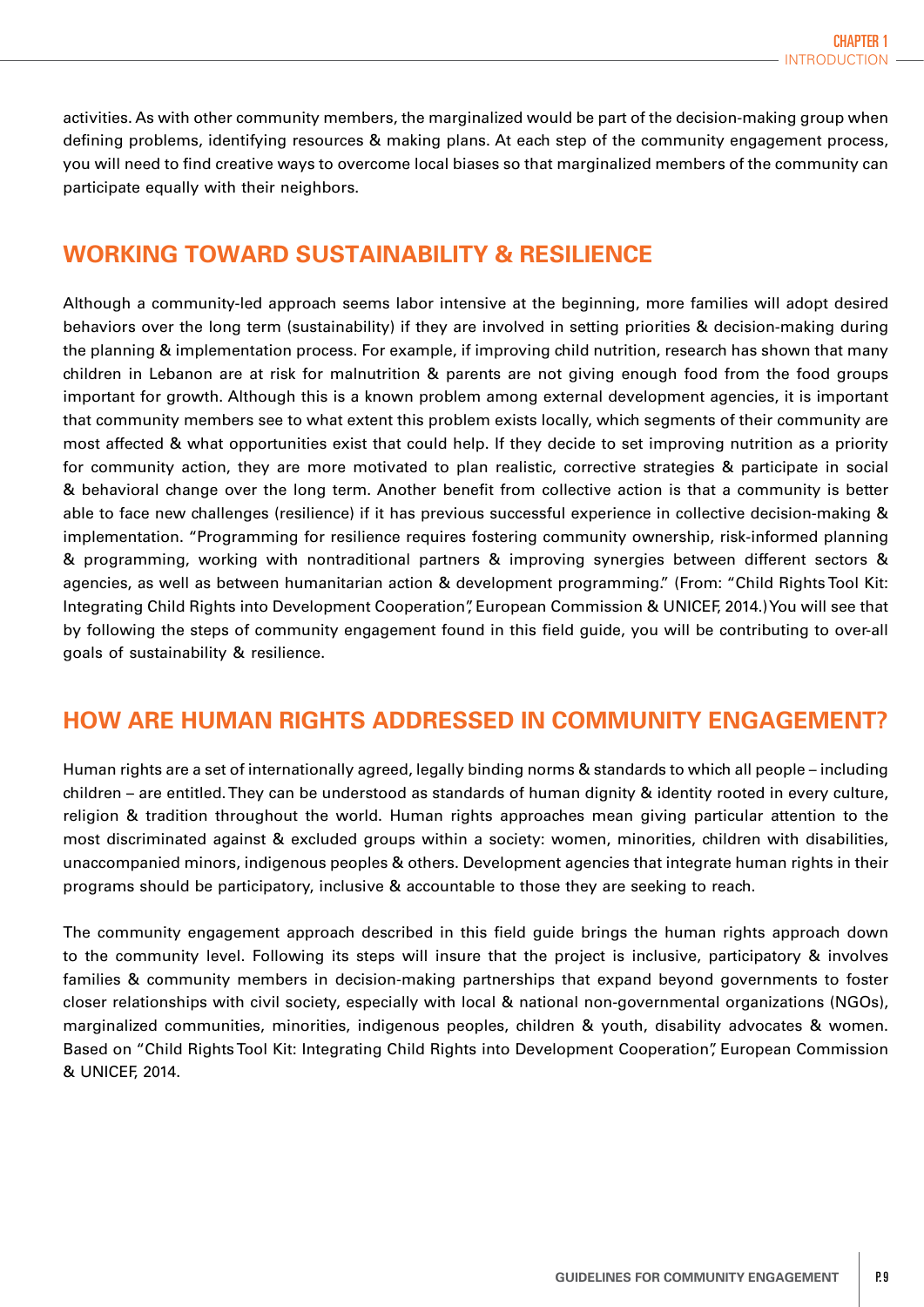# CHAPTER 2: FUNDAMENTAL STEPS IN COMMUNITY ENGAGEMENT

As seen from the introduction, the key to community engagement is bringing community members together with technical specialists, partners, local leadership & social networks to work collectively on priority areas chosen by the community. As a frontline worker, you will facilitate an inclusive & transparent process so that all these diverse actors can participate fully & all opinions are heard before the community takes decisions about a development plan. You will facilitate meetings of community members & selected leaders while they learn to assess, problemsolve, plan & act collectively.



Based on WCARO field guidelines for Community-based Health Programs. 2011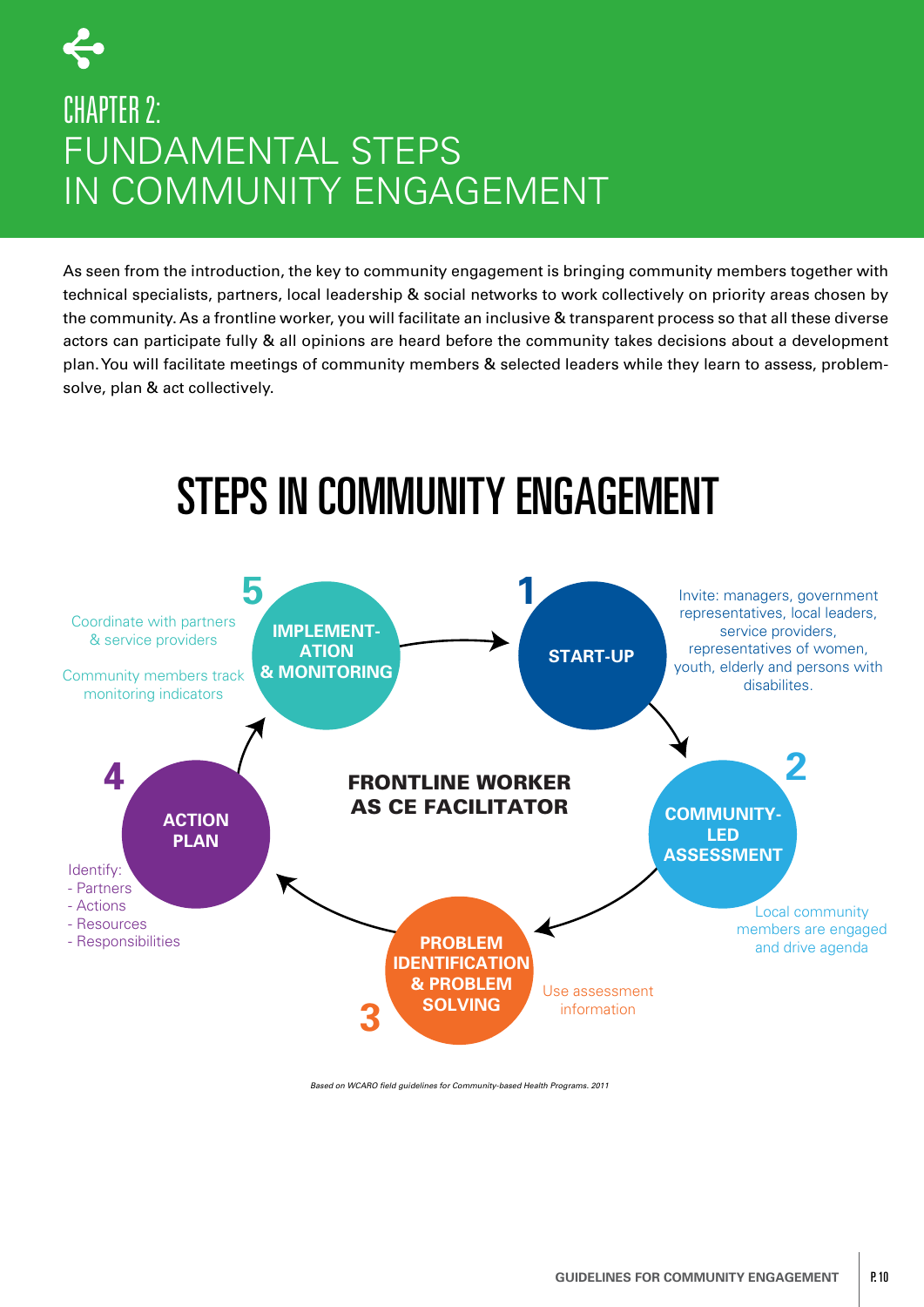This field guide first describes the fundamental steps to facilitate the planning & coordination of community-led projects. When different priority problems are selected for improvement, you will need to adapt the CE steps to accommodate the different implementing NGOs, local partners & service providers involved. In addition, the unique conditions of each targeted community such as urban, rural & refugee camps, will influence how you will follow the fundamental steps. Within each community, the families & individuals who participate in planning & implementation will depend on their interest, availability & capability. Despite all these modifications, you will still use the facilitation skills you have learned to lead & coordinate the meetings necessary in the CE process. Over the long term, your role in the field as a facilitator & your commitment to engagement will help produce more sustainable results & strengthen community resiliency for the future. Your position as a frontlineworker is in the middle of the figure below to represent your role as facilitator for the engagement process driven by community members.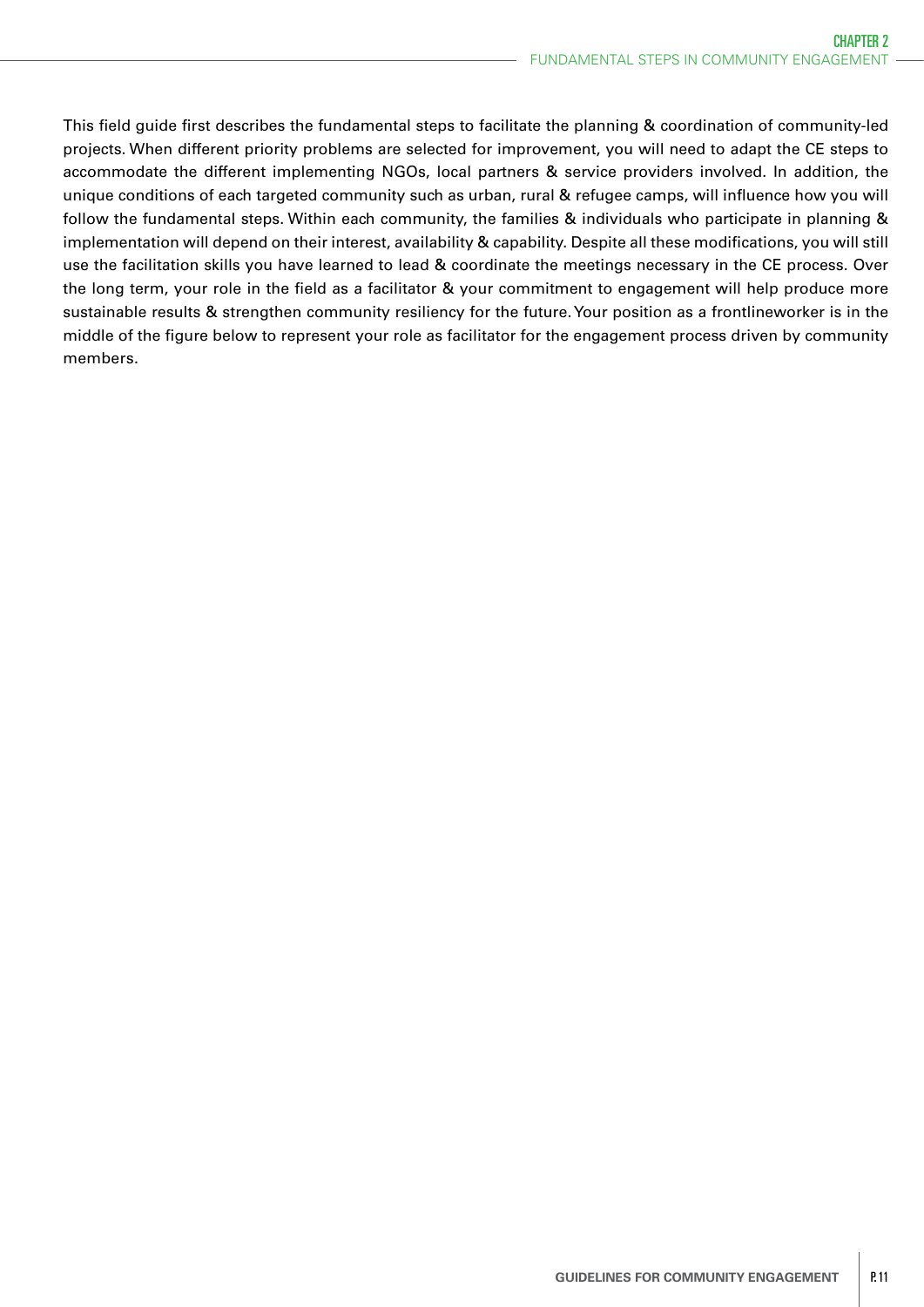

Initial start-up meetings with local leaders (it will take more than one meeting) are important to discuss the issues that your project will focus on, introduce the community engagement approach, build trust, & clarify project objectives, methods & expected outcomes. These meetings should also devote time for you & project managers to listen to the community describe its past experiences with development and/or relief projects (which shape their expectations) & to learn how leaders & members of the community might participate in this current project. Community leaders have probably had many such meetings with external development & relief agencies, but now that implementation of this specific project is about to begin, initial contact with listening & exchanging information is important to customize methodology & to clarify expectations of costs, benefits & outcomes. Tools to help with this step are listed above & can be found in the Tool Kit at the end of this Field Guide.

## **ORGANIZING START UP MEETINGS**

If you are an employee of the implementing NGO, then you & your supervisor/NGO official would schedule a meeting with key community leaders, clarifying date, time & location, & who from the community should attend. Representatives of community members most affected by the problems being discussed would attend start-up meetings as well as community leaders such as local government officials, relevant CBOs, NGOs, service providers & key civil society groups including religious & political leaders. On the project side, any staff involved in the management of the project (government ministry, UNICEF, & other members of your NGO. This shows the high priority of the project as well as providing necessary technical information. It works best, at the beginning if some or all of these officials have previous experience with this specific community. Your team should be as diverse as possible, including at least one woman, & a member from the Lebanese, Palestine and/or Syrian populations as appropriate. Make sure translation services are available so that all attending can participate fully. It is also important for you & other frontline workers to play an active role in these meetings, so that you are seen as key implementers, & that you are given the "green light" to proceed with the project: to organize events, meet with community members & local leaders as necessary & facilitate community action.

The agenda of these meetings will change over time & instead of start-up issues, more time will be spent planning how engagement will be structured—which issues will be assessed? Will there be one general assessment or will specific issues be assessed separately? Who will participate in assessments? How will resources be allocated? As activities are implemented, you should use these meetings to keep community leadership informed of progress & to engage them in problem-solving, planning next steps, & celebrating accomplishments.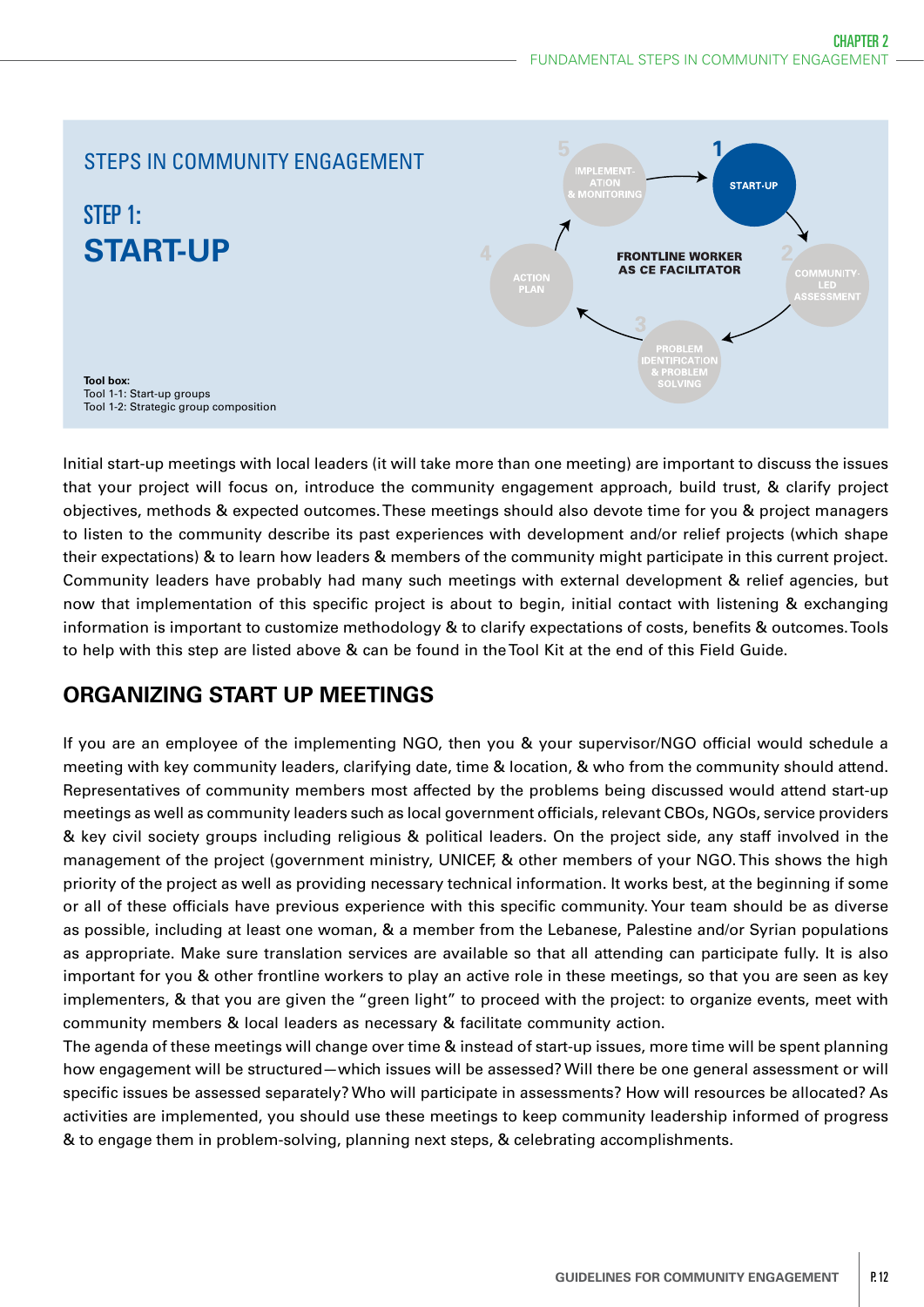### INITIAL START UP MEETINGS WITH LOCAL LEADERSHIP & PROJECT MANAGERS:

- **1- Schedule meeting with appropriate community leaders & the on-site focal point for this project.**
- Date
- Time
- Location
- Who will invite participants? How will they be contacted?
- Who will set up the meeting room—chairs, lights, microphone?, refreshments?

### **2- Participants from the community**

- Key local opinion leaders
- Local government officials
- Heads of political parties that are active in the community
- CSOs & other organizations active in the community
- Religious & social leaders
- Representatives of community members most affected by the problems including women, youth, the elderly, & other marginalized people.

### **3- Participants from the project**

- Representatives from appropriate Ministry
- UNICEF programme officers, C4D officer
- Implementing NGO representatives
- Frontline workers who will carry out activities
- Translators as necessary; one frontline worker as rapporteur

### **4- Purpose of start-up meetings**

- To meet community leadership & to introduce project team & managers
- To explain the community engagement approach to be used; how this approach is different from other development strategies; introduce frontline workers
- To listen to community leaders/members describe the current state of local conditions, what efforts/ programmes have been tried previously.
- To agree how project will operate in that locality; coordinate with other interventions/projects going on in community; clarify expectations specific to a community engagement approach.
- To decide on date, time & purpose of next meeting.

### Subsequent meetings of local leadership & project managers

Your NGO, UNICEF & other project managers will decide how they & local leadership will interact with the community following the start-up meeting. They should focus on supporting community-led activities & not take decision-making away from community members. Your work as frontline worker will be to ensure communication & constructive interaction between these two groups during the life of the project. Here are some possible issues this coordination committee might help to support:

- Planning assessment activities
- Helping to decide how to structure community groups
- Reviewing progress & problem-solving during implementation
- Resolving resource allocation issues
- Celebrating progress, sustaining improvements by continued support of process being implemented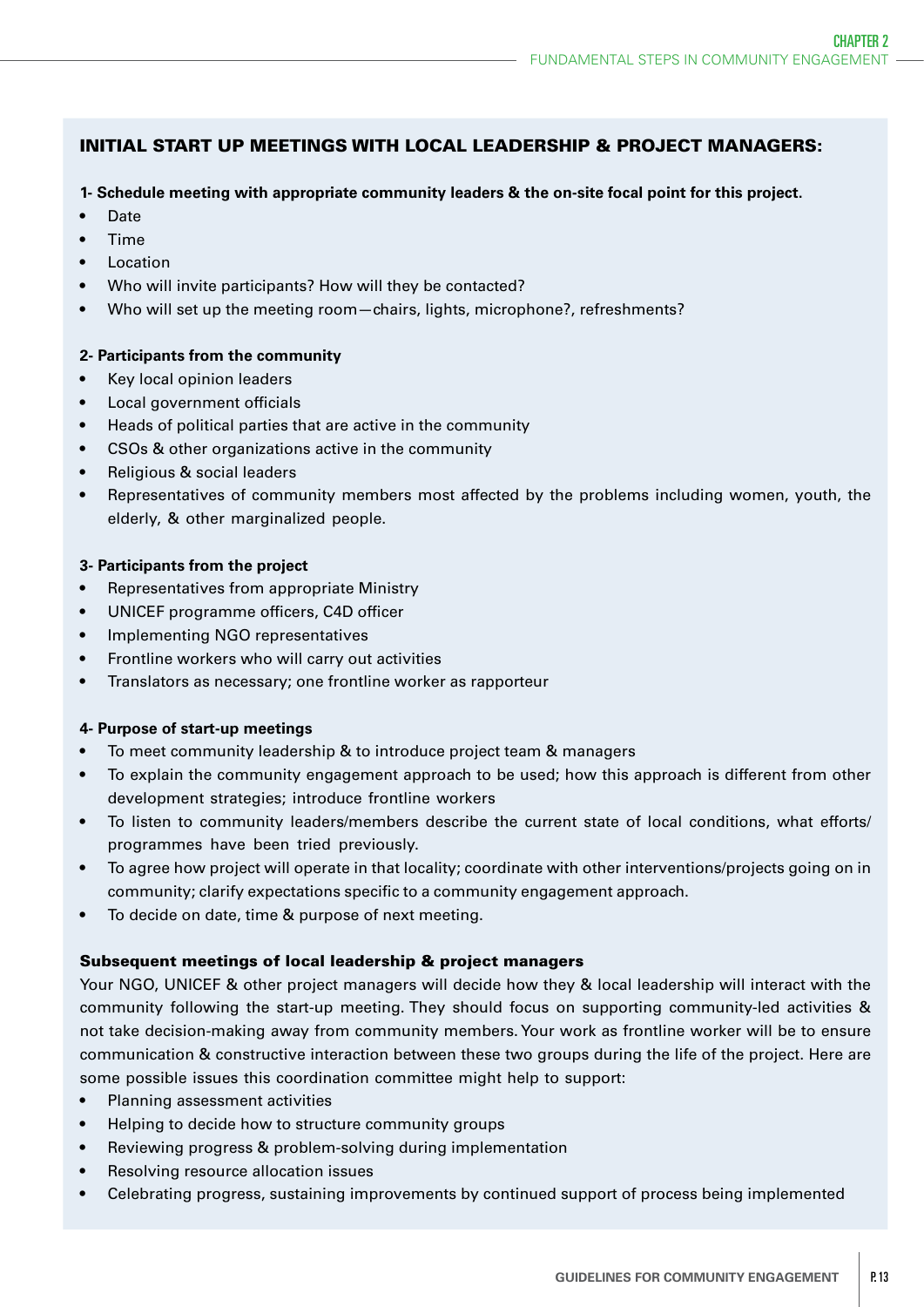

The next step in community engagement is to coordinate & help affected community members lead assessments in their neighborhood. Following the initial start-up meetings, community members would have already identified what local conditions are of priority concern. While working with the community focal point(s) & your NGO, a decision needs to be made how to organize assessment. You might assemble selected community members & appropriate technical specialists to participate in one assessment of all issues being addressed. Or, smaller groups, with different community members in each, would assess each issue separately. Tools appropriate for community-led assessment are listed above & can be found in the Tool Box in this Field Guide.

The following table shows how assessment for community engagement differs from assessments that are needed for communication & other development strategies.

| <b>ASSESSMENT</b>      | <b>COMMUNITY ENGAGEMENT</b>       | <b>C4D &amp; COMMUNITY MOBILIZATION</b> |
|------------------------|-----------------------------------|-----------------------------------------|
| 1. Lead actors         | Affected community members &      | Outside experts                         |
|                        | frontline workers                 | <b>NGOs</b>                             |
|                        |                                   | Government                              |
| 2. Type of information | Description of local problem;     | Level of awareness/knowledge of         |
|                        | Infrastructure & services; Coping | problem; social norms; actual practices |
|                        | strategies; Local resources &     |                                         |
|                        | partners                          |                                         |
| 3. Assessment tools    | Mapping                           | Surveys                                 |
|                        | Observation                       | Focus group discussions                 |
|                        | <b>Community meetings SWOT</b>    | In-depth interviews                     |
|                        | analysis                          |                                         |
| 4. Analysis            | Community report/summary          | Quantitative analysis & Statistics      |
|                        | Drawings                          | Qualitative analysis                    |
| 5. Users of results    | <b>Community members</b>          | Communication                           |
|                        | <b>Community leaders</b>          | & development experts                   |
|                        | Frontline workers                 |                                         |

As the facilitator of this process, you need to ensure that assessment is objective & transparent so that community members expose weaknesses & gaps as well as strengths & what is working well. Participation in this kind of assessment increases local knowledge & begins the process of building trust among community members.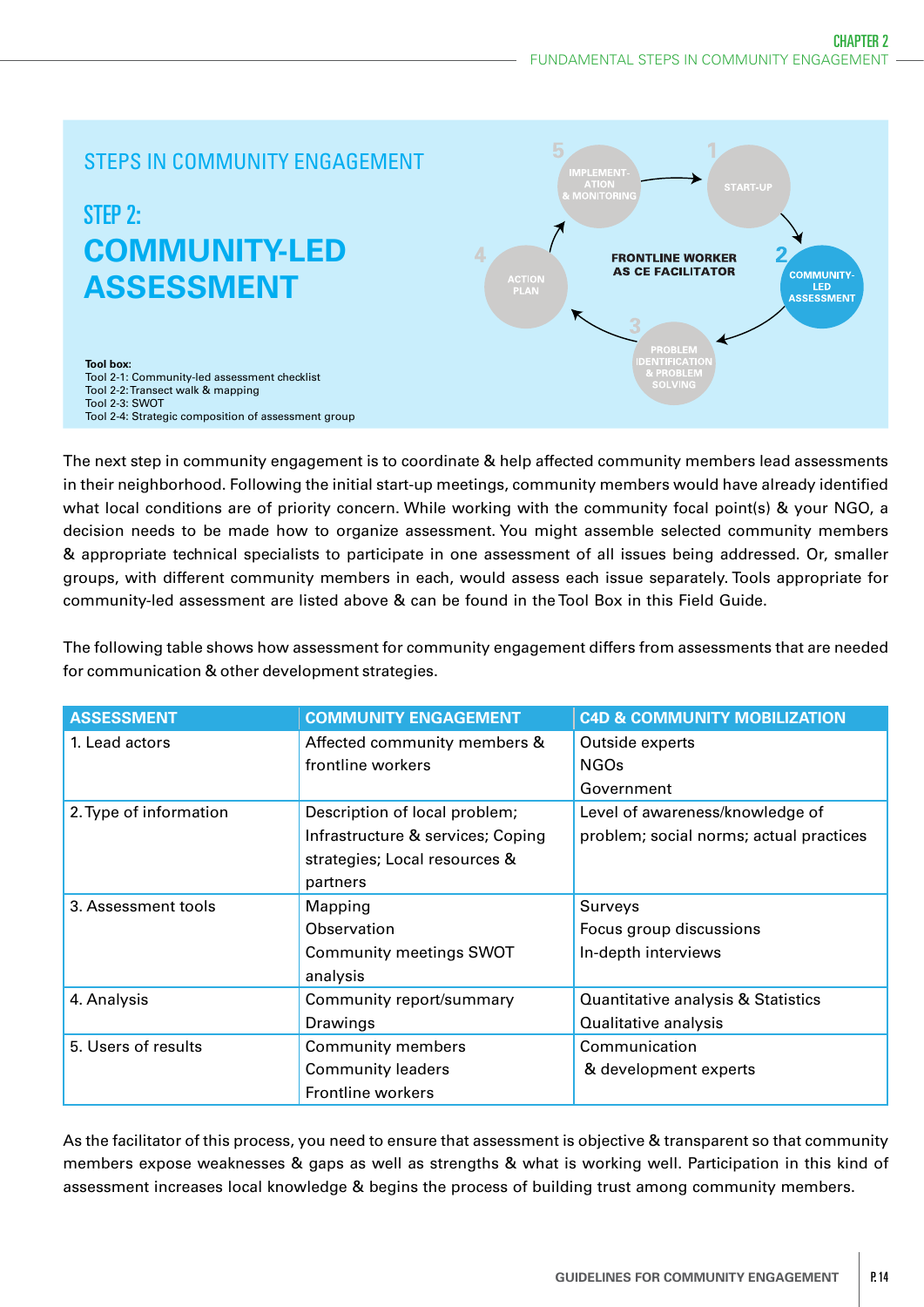### **INVOLVING MARGINALIZED GROUPS:**

In these assessment exercises, it is important to identify any marginalized groups, families or individuals that face special constraints or have been ignored in the development issue being addressed. You need to find ways to include & support their participation so that they are equally active as other community members in the assessment activity. Only through active involvement will their views have any impact in planning & decisionmaking. Groups of people who are easily by-passed are women, youth, the elderly & the handicapped. Specifically, in Lebanon, Palestinian people, recent refugees & members of different religious groups are often marginalized from mainstream services & opportunities. Ideally, these groups should participate directly in assessment, but their inclusion might not be easy at first. For example, the elderly or the disabled might have difficulty walking around the neighborhood during an assessment, or attending meetings outside their home, so you might need to use volunteers to help with mobility issues. Women might find it difficult to speak up in a mixed group of men & women, so in early meetings, you might find a courageous woman to represent women's voices. Members of different religious groups might never have met together for dialogue.

### FACILITATING PARTICIPATORY ASSESSMENT

- Select which development issue(s) will be assessed.
- Select community members who are most affected by the problem & technical specialists as appropriate to participate in assessment. Include participation of people from marginalized groups.
- Select assessment method (s) & prepare a list of issues to be addressed. (See Tool # 2-1, 2-2, 2-3.)
- **Logistics** 
	- a. Time & place for assessment—inform participants
	- b. Collect materials for assessment exercise (see assessment protocols in Tool Box)
- Help community members conduct assessment using appropriate tools.
- Facilitate group discussion about findings—"What have we learned?" "What are our strengths & weaknesses?"
- Throughout the meetings, use group facilitation skills for balanced participation & rational discussion. Encourage participation from the marginalized by listening to their opinions, accommodating physical disability, & minimizing social stigma.
- Rapporteur: Frontline worker or community member should record assessment results & discussion. Shares findings with other community groups, leadership & project managers through traditional communication and/or social media.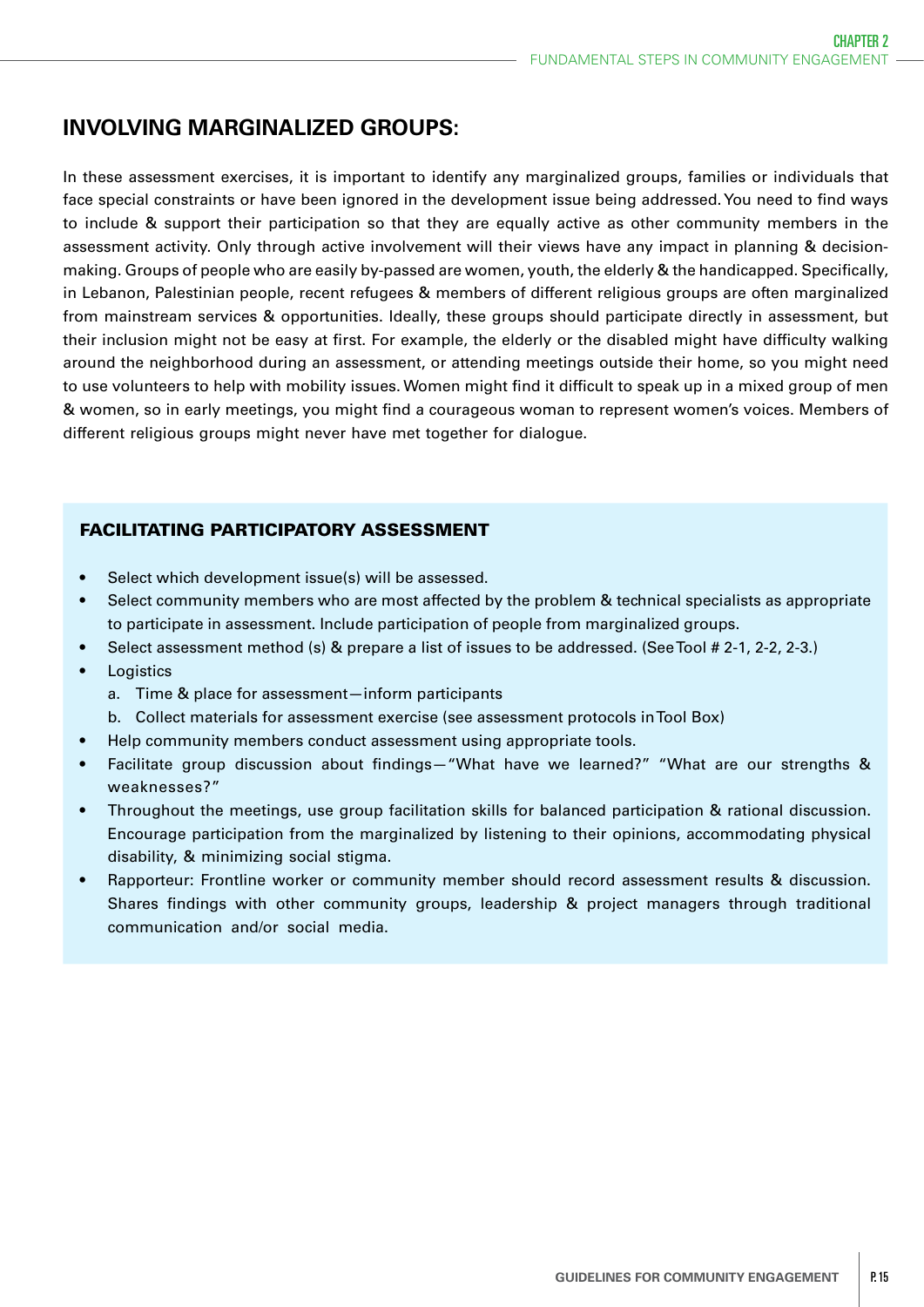

# **IDENTIFYING THE PROBLEM:**

Facilitate meeting to look at assessment findings & discuss what strengths & weakness exist in the community related to the problem. Also, what opportunities & threats are there to affect change? This is called a SWOT analysis <refer to Tools 2-3 in the Toolbox>.

# **UNDERSTANDING THE PROBLEM (PROBLEM TREE ANALYSIS):**

To better understand why a problem exists, the group should discuss the root causes of deficiencies so that appropriate activities are targeted at the cause. The Problem Tree Analysis is a common tool (Tool 3-1). A "problem tree" can be drawn where the main problem is the "trunk", the causes of the problem are the "roots" & the effects of the problem are the "branches". By identifying the causes of a problem, it is possible to start to identify possible solutions.

The Problem Tree exercise can be carried out in three steps:

- 1. Discuss in a group the various issues that have been identified from the assessment. Write what the problem is on the "trunk". (If more than one problem, draw another tree.)
- 2. Read the problem & ask "why" this is so. Write answer on the "roots". Repeat the question "why" several times until there is agreement as to the core causes of the problem.
- 3. Identify & analyze what the effects of the problem are. When there is agreement, write the effects on the branches. The group should focus on activities that will address the root causes of the problem more than on its effects.

During these problem analysis meetings, unless constraints & opportunities are clearly identified & openly discussed, it is difficult to plan activities that will effectively improve root causes. Most commonly, community members & authorities are reluctant to discuss publicly what constraints families face & where there are weaknesses in government or private services & systems. It will be important for you to use the group facilitation skills you learned in training to make community meetings a safe place for open discussion. As you experienced in your own training, you & fellow participants gained confidence to offer diverse opinions as you met repeatedly during the workshop, & the training facilitator encouraged & respected everyone's opinion. A community focal point should record discussion points & decisions made.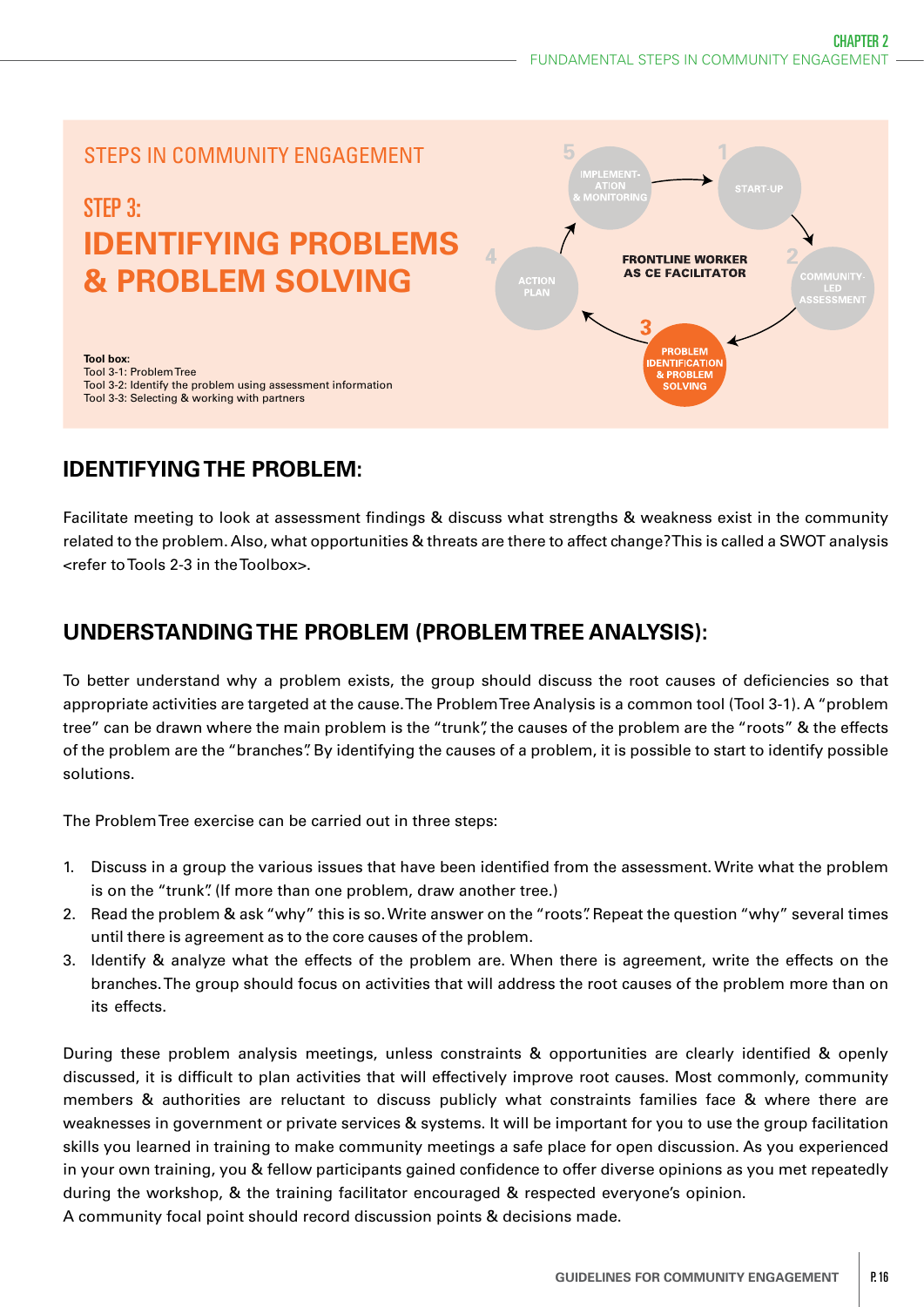

Using the Action Plan tool (Tool 4-1), you will lead the group through identifying what problems they will address, what activities they will do, who will be responsible for each activity, what resources are necessary, who will access resources, what are outcome indicators, & time line. Sometimes these activities might be beyond the scope of your NGO's planning & budget, so you will need to negotiate a compromise between the community & your NGO managers.

When discussing what resources are necessary, help the group look beyond, "What funding will be provided?" & be active & creative in identifying & accessing resources. Besides financial resources, many material resources can be found locally to help with the community's projects. To explore material resources, ask questions such as, "Who can loan us a truck?" "Where can we find (cheaply) plastic containers for home water storage?" "Where is there a venue to hold our meetings? To have a wood working shop?" "How can we access books to be read to children who are not going to school?" Brainstorm with community members who could be potential partners for the activity (Tool 4-2): "Who has knowledge we need?" "Who can take our issues to the appropriate authority?" "Who has materials we need?" "Is there a service provider (health, education, WASH) who could be useful to our project?" Success in finding these kinds of resources is an important beginning to the engagement process you are facilitating.

Keep the Action Plan to just a few activities. Not all problems can be solved at once & groups often stop participating if they don't see progress or success. Success builds confidence, so encourage actions on two to three related problems first. "Related problems" means taking action on problems in the same sector. If the group is focusing on the WASH sector for example, problems for the Action Plan might be: lack of handwashing facility in the home; inadequate water storage containers in the home; neglected government maintenance of neighborhood water pipes; corruption in assessing & collecting fees from users. This is already an ambitious list. Activities just for improving water quality in the home might be: making & distributing clean water storage containers to households, making follow-up visits to check for maintenance, forming a committee to meet with local water establishment representative, provide safe conduct for women to/from central water sources. Urge the group to focus on these activities first. If there is momentum after months/year, then additional activities can be added to the Action Plan.

The community focal point or group rapporteur would share the group Action Plan with other community groups, leadership & project managers through the communication channels chosen by the group.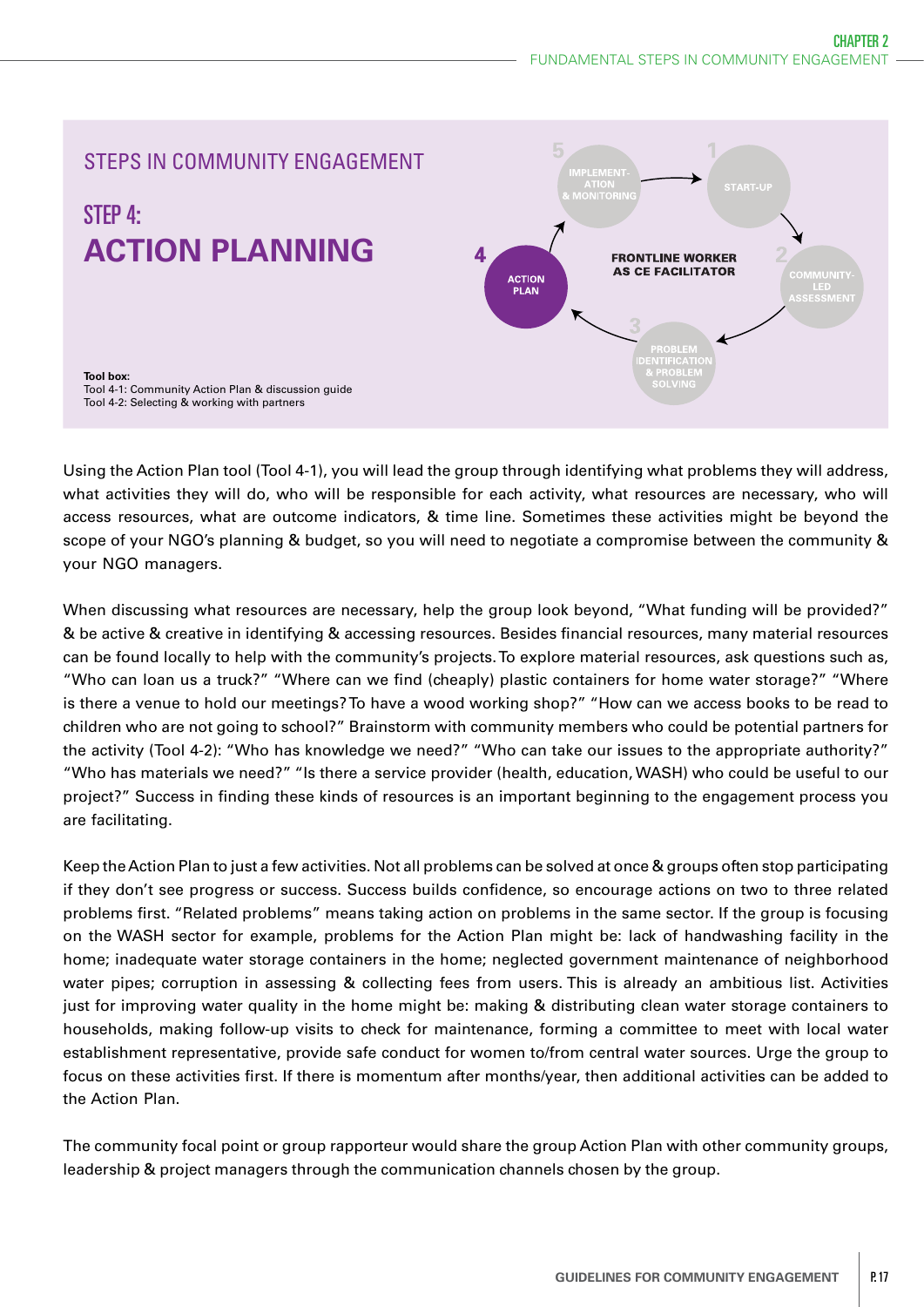### FACILITATING ACTION PLANNING MEETINGS

- Communicate meeting venue & time to all group members.
- Throughout the meetings, use group facilitation skills for balanced
- participation & rational discussion. Encourage participation from the marginalized by accommodating physical disability, minimizing social stigma.
- After introductions, review results of the SWOT analysis & the Problem Tree exercise & use that collective knowledge & analysis to guide planning.
- Facilitate discussion as group members decide which problem (s) they will address & develop a short list of priority activities, "What can we do?"
- It will take time for group members to be comfortable discussing sensitive topics such as poor practices at home, inadequate services, withdrawing a child from school, gender based violence--so begin with neutral issues to build trust so that, over time, all aspects of the problem are covered.
- If discussion becomes heated, respect the different views, then ask "How can we move forward (despite these differences)?" "What positive actions can we take together?"
- Use Activity Plan matrix (in Tool Box) to structure a realistic, operational plan that community members can & want to do.
- Use the Local Partners matrix (in Tool Box) to show who will be approached & how they will be involved in activities.
- At the end of the meeting, summarize what decisions have been made & what planning work remains for the next meeting.
- Reach agreement when & where group will meet again. Remind them that planning will take more than one meeting.
- Show plan to other community groups, local leaders, & partners through agreed upon communication channels. Use this draft Action Plan & Local Partners matrix as coordination tools during implementation.

### DISCUSSION GUIDE

This is a suggested list of questions to facilitate discussion about the headings in the Action Plan:

### **1. What is the problem?**

- a. What are the root causes of the problem? (See Why? Why? Why? Exercise in Annex)
- b. How long has this problem existed?
- c. What has been done in the past? What worked, what didn't work.
- d. What community members are most affected by this problem?

### **2. What is the activity?**

- a. What can we do about this problem now?
- b. Who are possible partners—local leaders, local organizations, service providers such as teachers, health providers, WASH technicians (mention in Action Plan & then fill in details in the Partner Matrix)

### **3. Who will do the activity?**

a. Which community member(s) will take the lead? Find partners, identify local resources, organize follow-up meetings, liaise with frontline worker

### **4. When**

a. For each activity, agree on a realistic timeline for each step

### **5. Resource mobilization:**

- a. Resources will be different for different activities. Identify Human Resources, Financial Resources, Material Resources, Time availability
- b. Progress: How can we report progress? Use monitoring methods designed by the group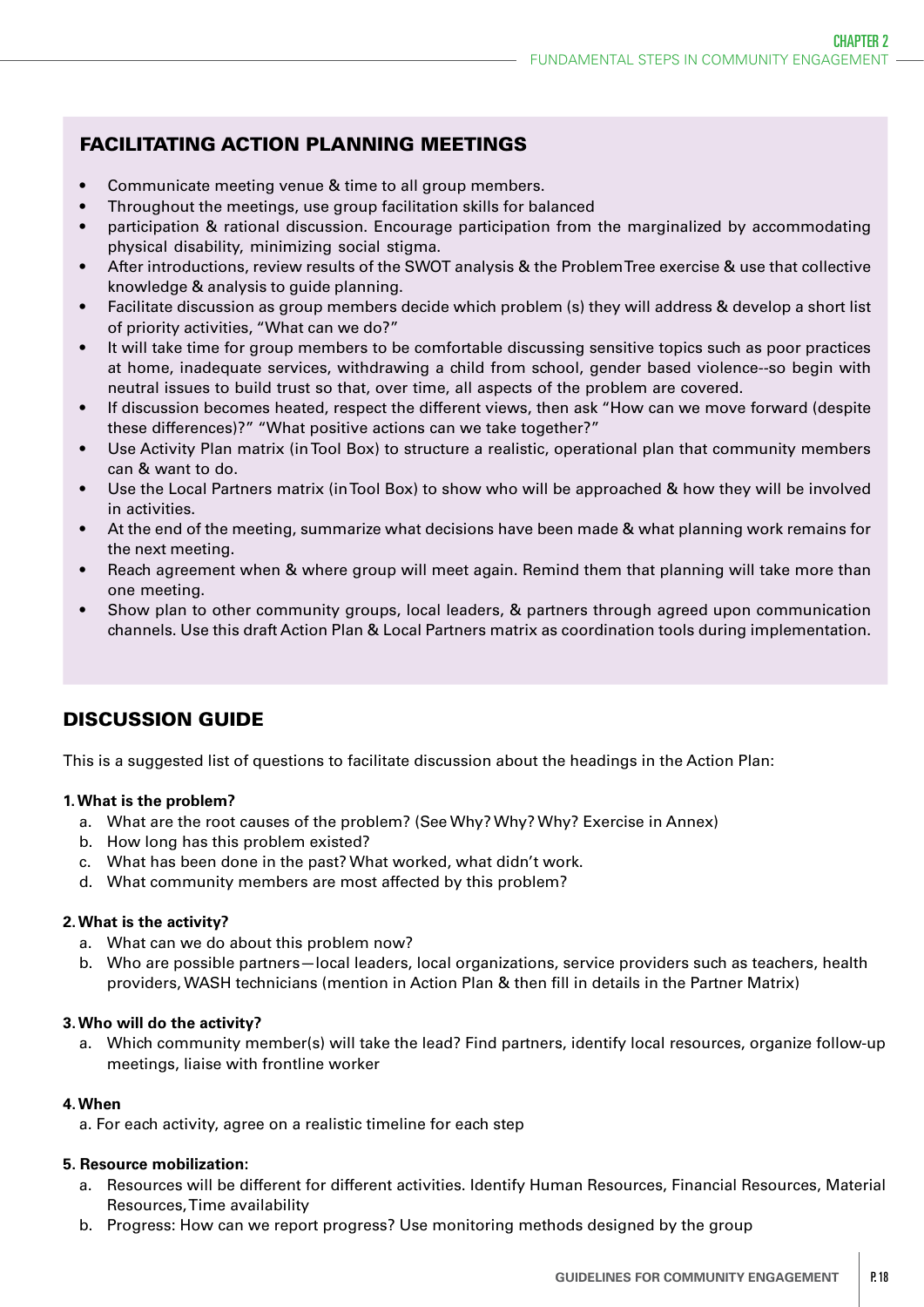### STEPS IN COMMUNITY ENGAGEMENT

# STEP 5: **IMPLEMENTATION & MONITORING**



**Tool box:**

Tool 5-1: Implementation time line Tool 5-2: Community-led monitoring indicators Tool 5-3: Community-led monitoring plan

### **IMPLEMENTATION**

When the various community groups have decided on the activities to do, when partners have agreed to participate, & when responsibilities & resources have been identified & recorded on the Action Plan tool, implementation begins. During the months that follow, your role as frontline worker is to facilitate & coordinate the community's efforts to carry out the activities they have planned. This means repeated meetings of the community group to see if they have followed up with partners & community members about their commitments to the activity, checked that schedules of various actors are synchronized, verified the availability of supplies, worked on necessary forms & permissions critical to implementation & so on. Your role is more as a facilitator, using communication skills & information sharing to encourage community members to cooperate during implementation. You and/or a designated community member will be the liaison between implemented activities, partners, local leaders & project managers. The aim is to keep them informed & supportive of the activities that community members have designed.

### COORDINATING IMPLEMENTATION

Follow-up with partners listed in the Action Plan who have committed to helping with some aspect of implementation. Help community members to work constructively with them, to keep partners actively involved.

- Follow-up with partners listed in the Action Plan who have committed to helping with some aspect of implementation. Help community members to work constructively with them, to keep partners actively involved.
- Meet repeatedly with the community group that created the Action Plan so that they continue to take responsibility for their project. Have them discuss how they can best coordinate the activities. Do they want to create an information sharing network to facilitate coordination? How can the group's rapporteur be involved, such as posting implementation news on social media platforms.
- Verify the management of resources & transparency of use—delivery, correct & timely allocation to users, etc.
- Coordinate monitoring schedule with implementation activities.
- As problems come up, meet with the community group to negotiate solutions with people involved. Set the example of remaining positive & not blaming.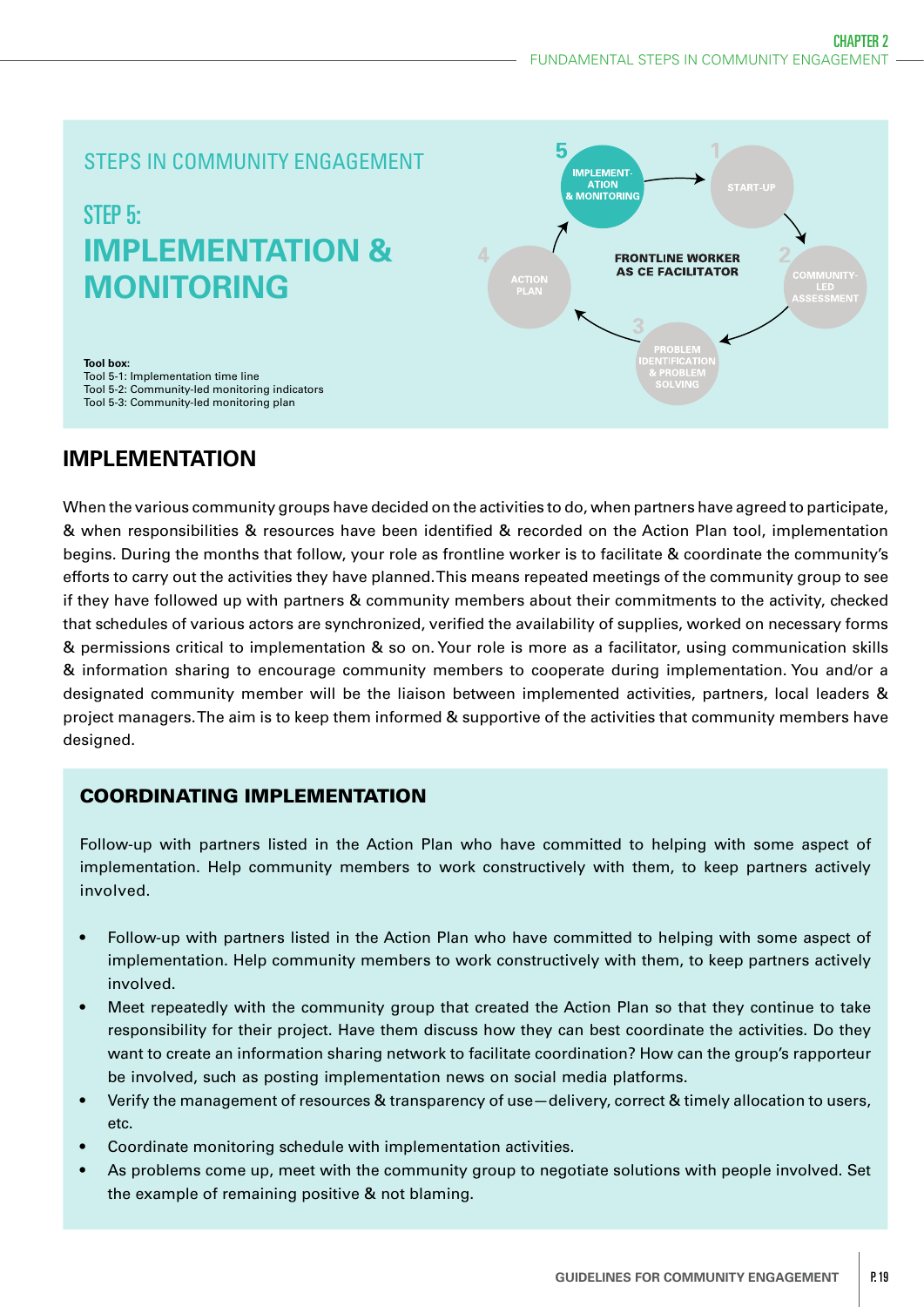# **MONITORING**

- Monitoring is measurements taken periodically during implementation—sometimes weekly, monthly or each time a community group meets.
- What is measured by monitoring—monitoring indicators—focuses more on the process being followed & immediate outcomes. Evaluation focuses more on long term results, such as improvements in health.
- Monitoring is to provide a "snapshot" of the project's implementation, so the number of monitoring indicators should be few & easy to collect.
- Monitoring community-based projects is led by community members themselves. With the help of the frontline worker, they design a monitoring plan that focuses on the specific activities of their group.
- The community group's monitoring indicators & methods come from the activities listed in the Action Plan. The link between an activity & a monitoring indicator should be clear.
- Since monitoring indicators are measured easily by community members, the data should also be easy to collect, compile & use. A regular activity during implementation, then, is for community members to review & discuss monitoring results & modify ongoing activities according to the findings.

### **TYPES OF MONITORING**

**There are two levels of monitoring: project-level monitoring & evaluation, & community-led monitoring. This guide will focus on community-led monitoring because it is most relevant to your work in the field.**

**Project-level monitoring & evaluation** are what project managers do to track project activities & measure shortterm & long-term results. They use indicators relevant to their purposes such as use of project resources, adherence to time line, changes in knowledge & practice of recommended behaviors, changes in health. Project monitoring, mid-term & end-term evaluations are often conducted by outside research firms. Methods include questionnaires, key informant interviews, clinic logs, tracking distribution & use of materials, number of people trained, health & behavior & social changes, etc. Data collected are both quantitative & qualitative, & are used at the national level to look at performance & outcomes in all project regions, to adjust plans & budgets, to report to donors & government, engage in advocacy, etc.

**Community-led monitoring:** At the community level however, monitoring compliments project-level monitoring & will focus more specifically questions such as "How are we doing?" (process) & "What do we have to show for our efforts?" (immediate outcomes). This approach to monitoring is community-driven & facilitated by you, the frontline worker. It is an essential element of engagement—a way that allows group members to see the outcomes of their collective efforts.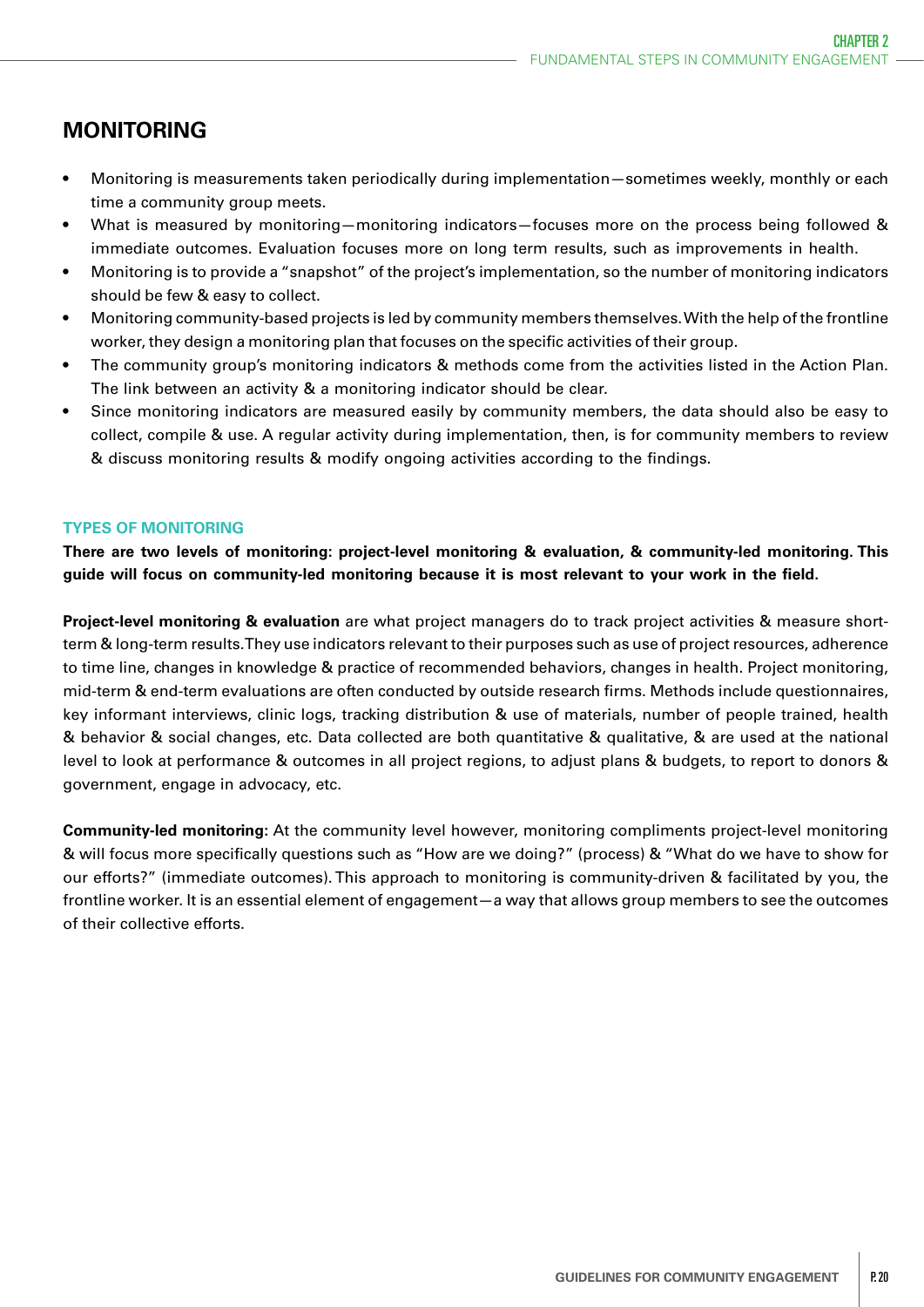#### **MONITORING INDICATORS**

Community-led monitoring begins with the activities listed in the Action Plan. Use Tool 5-2 in the Tool Kit to list activities to be monitored & answer the question: "What outcomes are we (community members) expecting?" Let them brainstorm a list of indicators from these outcomes. Check to make sure that expected outcomes are observable results of activities. Exposure to information, changing attitudes & raising awareness should not be addressed in a community action plan. Rather, communities that prioritize infrastructure problems, service quality, income generation, improving the local environment, waste disposal—will be able to find observable & countable indicators. For each of these outcome indicators, several actions are listed in the Action Plan were also necessary to achieve the outcome, for example: accessing resources, extra meetings, volunteers selected, action from a partner, etc. These should be listed as process indicators.



**Shortening the list of monitoring indicators:** As reflected in the image above, the community group should test each suggested indicator with this question: "Will the information from the indicator help us modify our activity (essential)?" If the information is not directly linked to modifying the activity (interesting or nice to know—see Figure B below) then these indicators should be dropped from the monitoring plan. You will end up with a very short list which is good! The danger is that too many indicators are selected or are not easily measured, so tracking them becomes burdensome for community participants. Other indicators to be avoided are ones that can only be measured by an interview/questionnaire (such as behaviors that occur in the home or attitude change.) These methods take special training & their results are too labor-intensive for you to manage & for community members to analyze. By selecting action-oriented indicators (as described above) your community group can use direct observation of activities, counting products, attendance at community events, & so on to help modify their activities.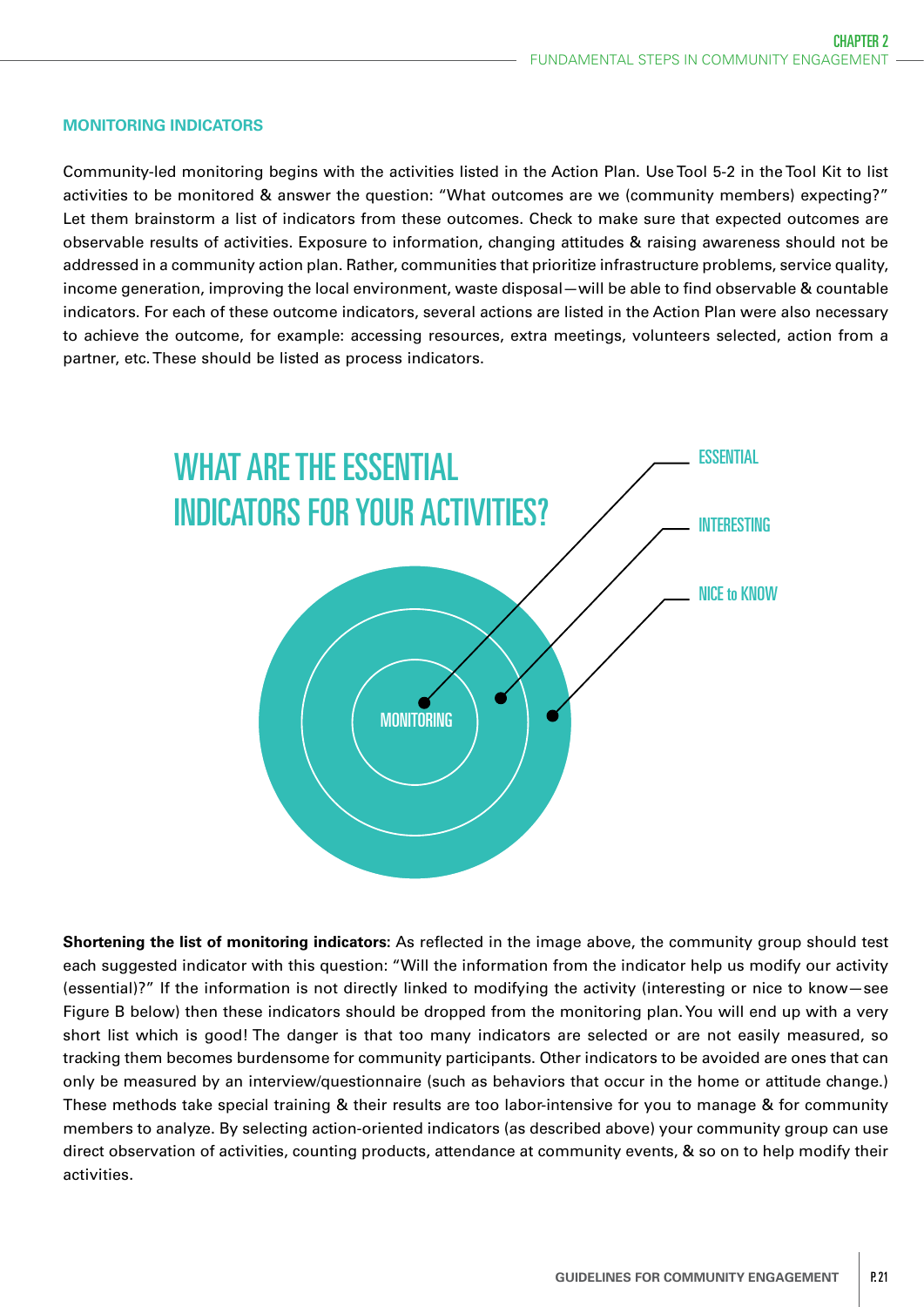**Coordinating monitoring with implementation:** When & how frequently to monitor depends on the activity. If school children are drawing posters on going to school, washing hands with soap, etc. then the monitor would need to coordinate with the school to see when the activity will take place. He/she might photograph finished posters both in the school & where they are displayed around the community. Some activities happen on a regular basis—using local health services or paying a water bill, for example—and much information can be taken from clinic records & the water establishment. This needs cooperation from administrators who should be approached early in the project as a partner.

**What to do with monitoring results:** When information has been collected & enough time has passed to see some immediate outcomes, bring community members together to review & discuss the findings. Work with your community focal points to display & explain the monitoring results so group members can easily see progress & outcomes. Use graphs & tables, clinic records, photographs, samples of products, testimonials & so on. Prepare group members that some monitoring results will be disappointing. Explain that these results suggest that there are problems in implementation & should not be ignored. Facilitate an open discussion to find solutions & agree on actions to improve performance. Focus on moving forward, not looking back to blame poor performers. Time at the meeting should also be taken to celebrate successes as they occur along the way.



Agree with group members how to disseminate monitoring results. They need to share monitoring information upward to project managers through reports & meetings. Monitoring information is also shared horizontally to other community groups & implementing partners through social media & community gatherings. This sharing of project process & results spreads key messages beyond the community members who are actually participating.

Typical examples of traditional media to use during diffusion include: local leaders (religious, social, shaweesh) can use their networks to talk about participation & its results; any materials produced (such as water storage containers & food products) can be displayed or demonstrated. Is local radio operating & trusted? Interviews with community participants & partners can be broadcast.

More creative methods include having local theatre groups design & perform dramas that portray issues important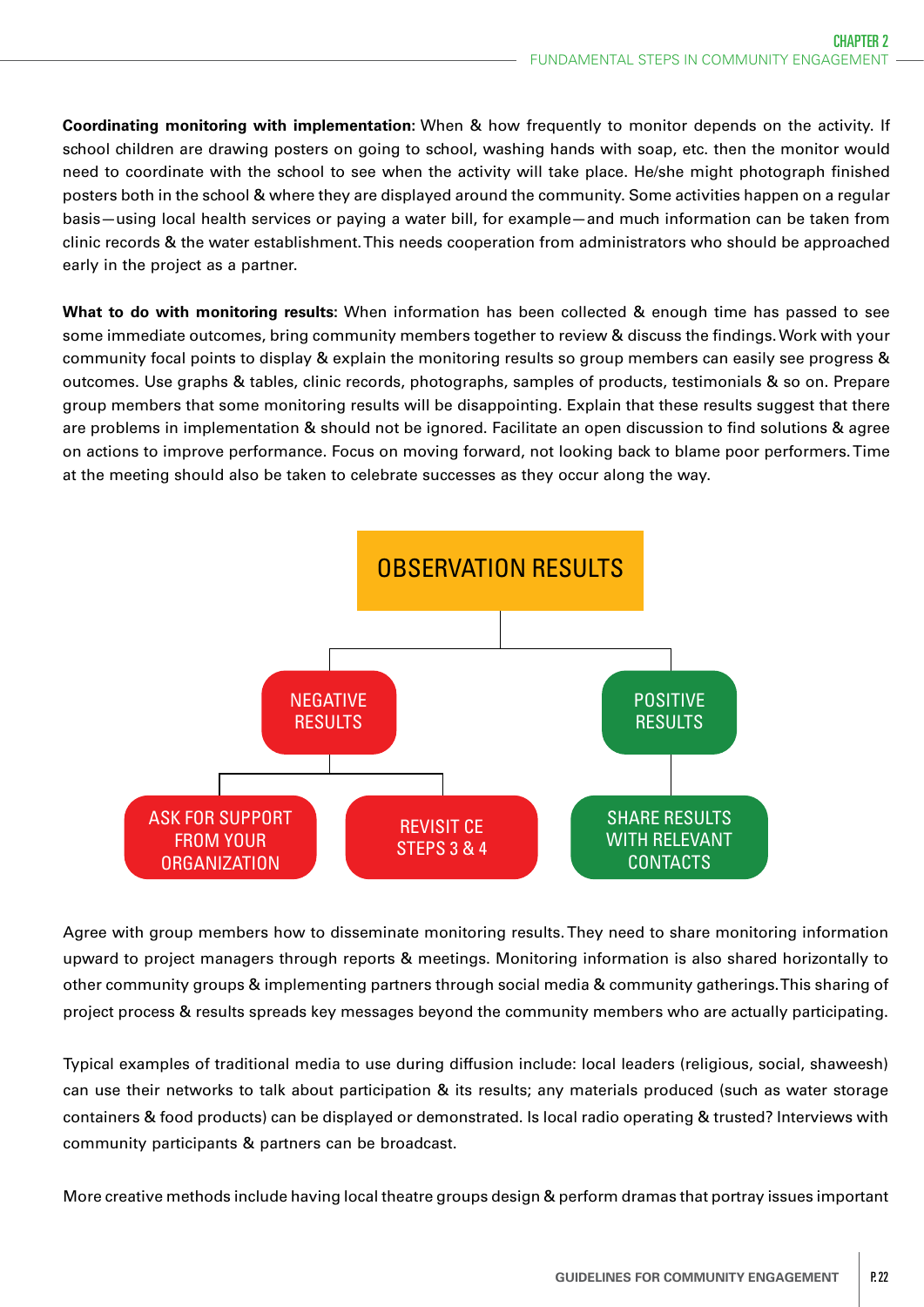to the community's activities; youth groups can write & perform poetry or music relevant to the project. If people are comfortable being photographed, videos, selfies, etc. can be posted on social media or traditional, communal bulletin boards.

### FACILITATING COMMUNITY-LED MONITORING

- During action planning, community members have decided on several activities they will implement to address a problem—from this, you will help them identify concrete indicators to monitor.
- Lead a discussion to develop monitoring indicators for each activity by asking these questions:
	- How can we see that the activity is happening (that steps are being taken)? These are process indicators.
	- What is the result of the activity? These are outcome indicators.
- Decide how each of these indicators will be observed. There are many ways to observe—be creative & practical. Link indicators to concrete activities.
- Train selected community members in how to collect monitoring information.
- Provide materials for monitoring
- Make a monitoring schedule—when should monitors collect information & return it to you or the focal point?
- Work with community members to compile the monitoring information so it will be easy to understand (graphs, photos). Lead a discussion about what message comes from this information:
- "How are we doing?"
- "What can we change to improve results?"
- Show how to use the information from monitoring to improve implementation.
- Return to the Action Plan to add changes to implementation, who will be responsible & when.
- You & or the focal point should share monitoring information upward to project managers through reports & meetings. Share information horizontally to the other community groups through social media & community gatherings. This sharing of project process & results spreads key messages beyond the community members who are actually participating.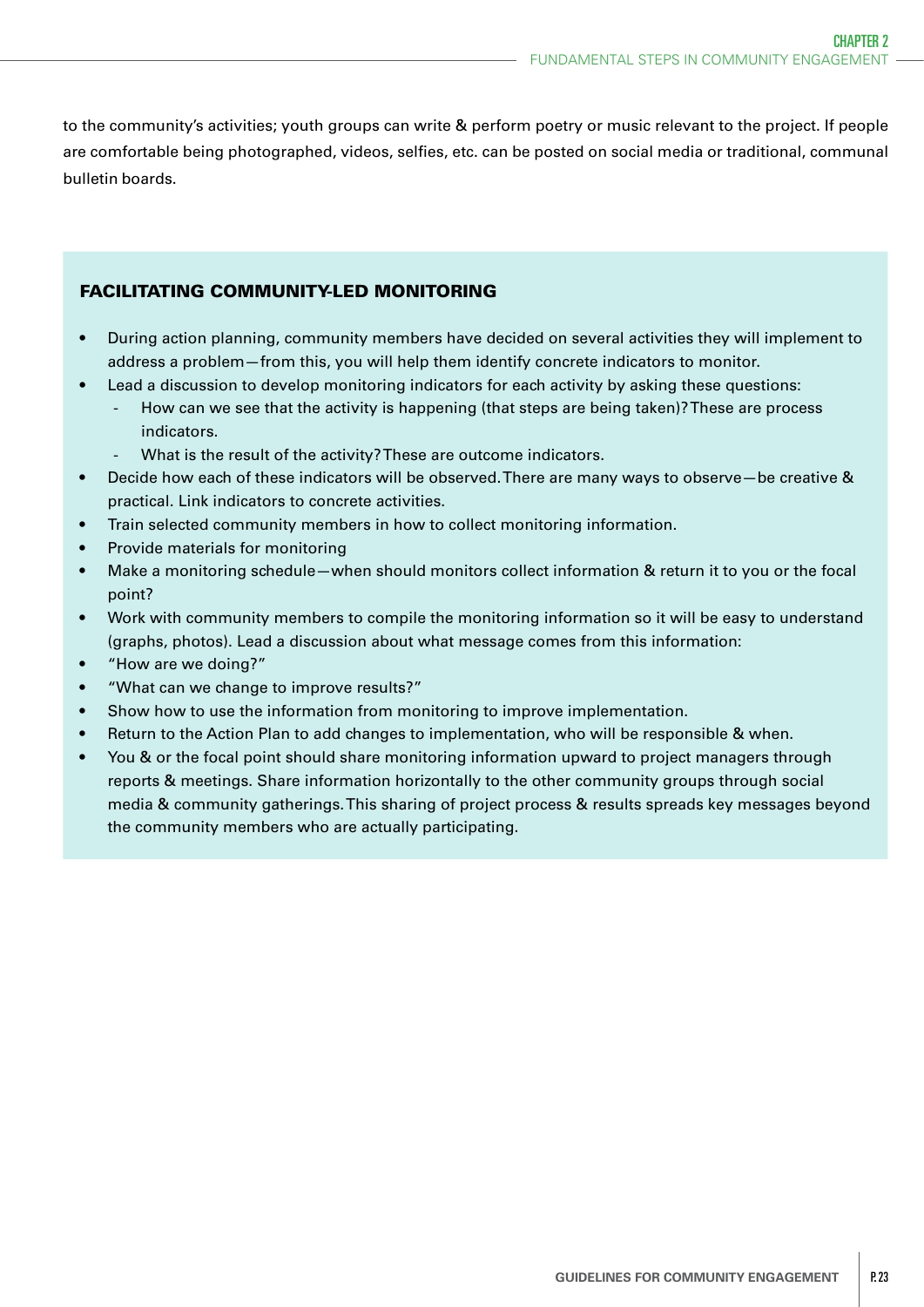

# CHAPTER 3: SPECIAL ISSUES FOR FRONTLINE WORKERS FACILITATING A COMMUNITY ENGAGEMENT APPROACH

### **PREPARING YOURSELF TO WORK IN DIVERSE COMMUNITIES:**

Lebanon is made up of a complex variety of communities. It is beyond the scope of this field guide to describe the character of each community because it could never accurately capture the unique complexity of each. In the Guide, case xamples are used that reflect certain aspects of community such as urban, rural, refugee camps inhabited by Lebanese, Palestinian & Syrian populations. Each of these populations are different from each other with different social structures, political & religious affiliations, & different resources. In order to prepare yourself to work effectively in these communities, you do not need to conduct a survey or interview people with a questionnaire. This part of your preparation is personal. You should ask the questions below to yourself & to others, & continually be gathering new insights as you work.

### **PREPARING YOURSELF TO WORK WITH DIFFERENT COMMUNITIES:**

- 1. How will your own gender/religion/political affiliation/ethnicity/age affect your work? What aspects of your identity will help or hinder your ability to connect with community members & leaders? What strategies can you use to minimize your differences & turn someone into a supportive partner?
- 2. Have you examined your own biases toward people who are different from you & who live in this community?
- 3. How can you remain neutral during your work & keep a positive attitude so that you can be as supportive as possible to all community members? In summary, continually strive for:
	- **• ACCEPTANCE** A FW accepts & treats with respect all the different types of people who live in the community. He/she will set an example for others to follow.
	- **• UNDERSTANDING** A FW is familiar & comfortable with the community's culture, limitations & strengths. A FW looks beyond his/her own biases & use an approach that brings out the community's strengths.
	- **• COMMUNICATION** A FW knows the right time to speak & uses the right words to engage the community in decisions & needed action. He/she ensures that lines of communication among local leaders & diverse community groups remain open & active.
	- **• LIAISON**  A FW is the liaison between the community, partners & project managers to facilitate the development process the community has chosen.

### **UNDERSTANDING COMMUNITY DYNAMICS:**

- What are the strongest social networks in the community?
- Do people know & trust each other? Do people only help their own family members? Do they help neighbors regardless of differences in religion, politics, general outlook?
- What is the level of violence or intimidation in the community? How will this affect your work?
- Who are the marginalized people in this community? Members of a religious group, nationality, women, elderly, handicapped, drug addicts, etc.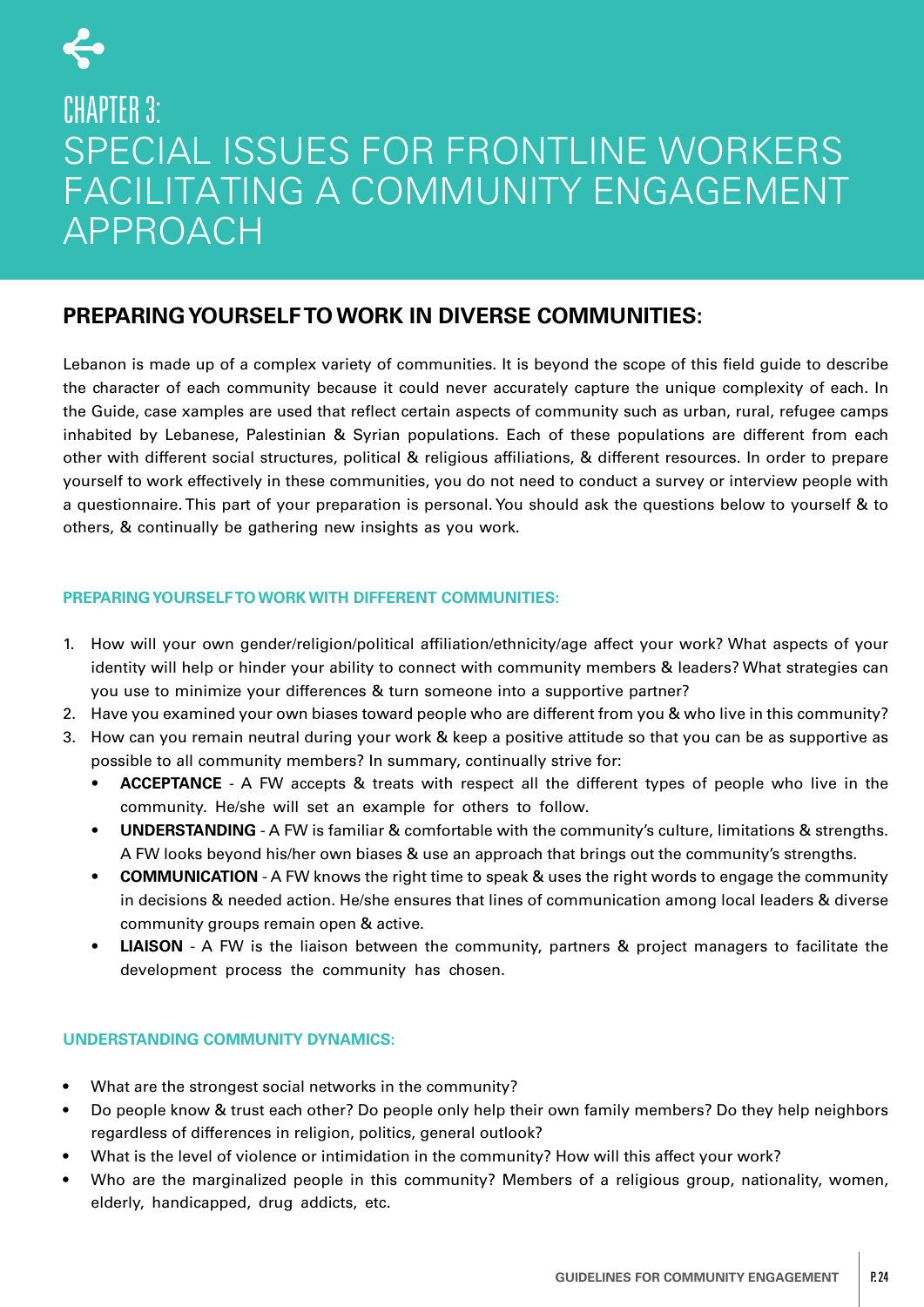- Who are the privileged people? (individuals, families, religious or political affiliation)
- What do youth (boys & girls) do? (14 to 24 years old). What are their future prospects for finishing education/ training, employment, marriage?
- What is the level of poverty in the community? Which people have resources to meet their basic needs?
- What paid employment is most common? What kinds of informal employment do people engage in? When during the day and/or year are people busiest?
- What networks have women built? How do they help each other?

### **LOOKING FOR LOCAL PARTNERS**

- In general, who influences decision-making in the community? How could you work with them?
- What civil society organizations are active in helping marginalized groups?
- What religious groups are active in the community? What role do religious leaders play in community life?
- What political parties are active in the community? What role do political leaders play in community life?
- Who are successful business men/employers (such as kafeel)? How have they helped to improve community conditions in the past?
- Who are the female leaders in this community?

a. Are they leaders of informal social networks? Such as retired teachers/health care providers, wife of a prominent community leader, member of an influential family

b. Are they head/director of a local civil society organization? What projects/services do they provide?

#### **COMMUNITY GROUPS: STRATEGIC COMPOSITION**

During the assessment process, you will begin to see which community members have the interest, ability, & time to participate further in the project. You should agree with project/community managers how to select group members—volunteers? election?, invitation? Group composition should be tailored to the issue being addressed. Look at the three field examples in this Guide to get an idea of the different people in the groups. For example, if access to clean water is the priority, the group should include people in neighborhoods affected by poor infrastructure, people who live far from communal water sources, access to water for the elderly & disabled, & so on. Having a technical person or local authority come to meetings might also be an option. Sometimes more than one group at the community level is good. In the case of WASH, men are often more interested in addressing infrastructure & technical issues & women more interested in how poor water & sanitation conditions affect family members. So, a separate group of women might be formed. If this is the case, it will be your role to see that these groups remain in contact & that collaboration is encouraged.

Strike a balance between group members who will be able to work together & accomplish results, & including members of the community who have never spoken to each other. In the long run, a diverse group will design projects more suited to all members of the community. In addition, a positive outcome of inclusive participation is that barriers slowly break down & people learn to work together.

### **WORKING WITH A COMMUNITY FOCAL POINT**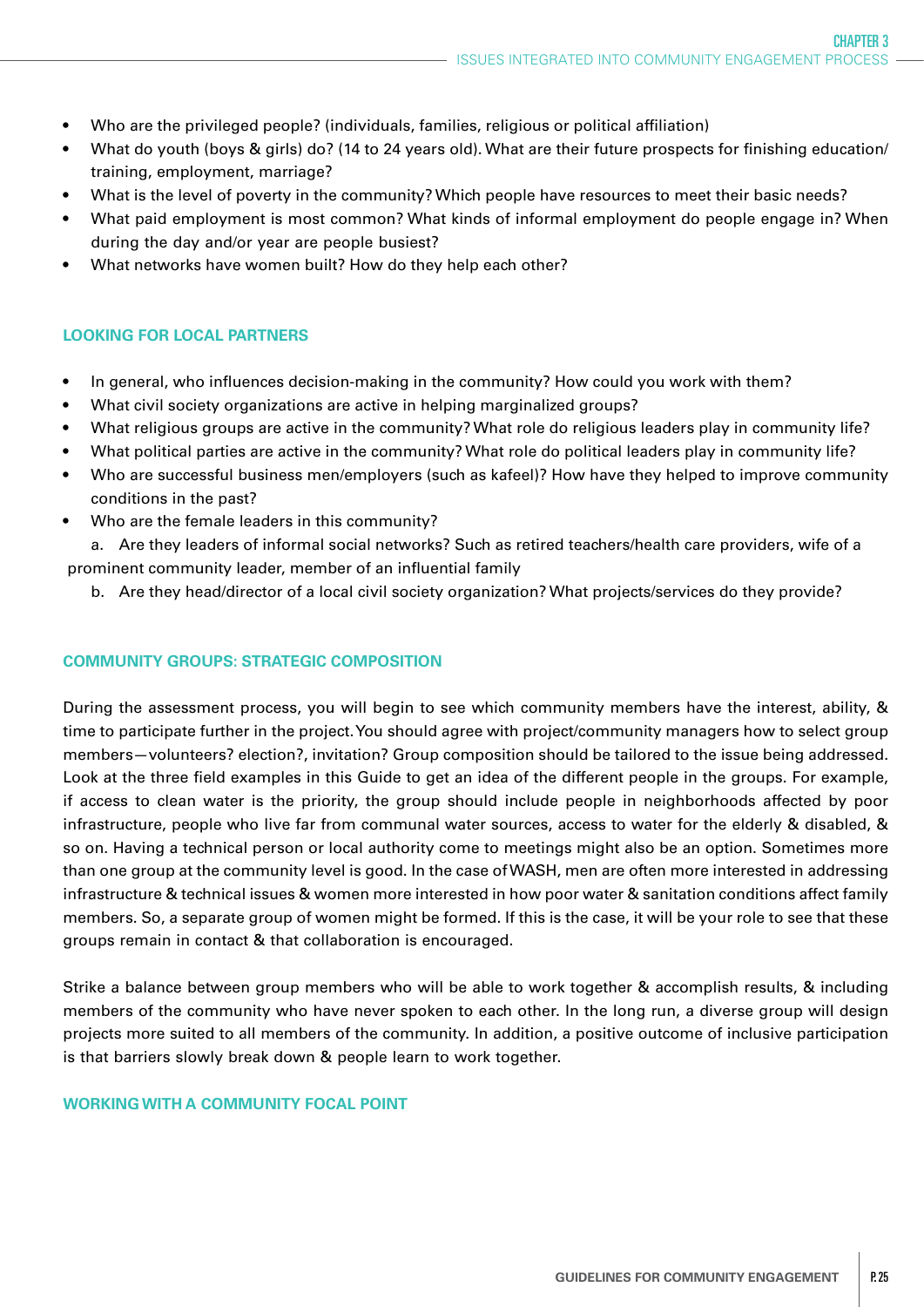By its very nature of collective decision-making & action, facilitating the community engagement process is labor intensive, & should not rest on the shoulders of the frontline worker alone. It is important to have at least one community member who can serve as a focal point & help the FW to coordinate collective efforts for change. This role also helps to ensure that community members keep ownership of their project. There are usually one or several active people who are ready to serve their community voluntarily.

Starting as early as the first start-up meetings, the FW should be looking for capable community members who could take specific responsibility for some part of the engagement process. For example, at the assessment step, someone chosen as a rapporteur to record & take photos of what the group learned during the transect walk or mapping might be a potential focal point. Or a parent was effective in recruiting partners to contribute time or materials to solve a school dropout problem. As these people stand out, the FW & other involved community members can clarify (written) what the focal points' responsibilities are. They could be to:

- Maintain & update tools
- Help to coordinate activities during implementation
- Monitor the process of implementation
- Communicate & share the results with all partners.

Despite this extra responsibility, focal points remain accountable to their peers in the community & to the FW. In fact, they should display characteristics similar to those of an effective FW:

- Neutral Focal points must remain neutral at all times & show no preference based upon community members' religion, political affiliation, socio-economic status or gender.
- Accepted Focal points strive to be accepted by all segments of the community, & the community reciprocates this acceptance by responding to focal point's messages & recommendations.
- Understanding Focal points must be familiar with the limitations & strengths of the diverse segments of the community which contribute to its overall culture.
- Intuitive Focal points know the right time to speak & the right words to use to engage diverse community members in the decisions & needed action.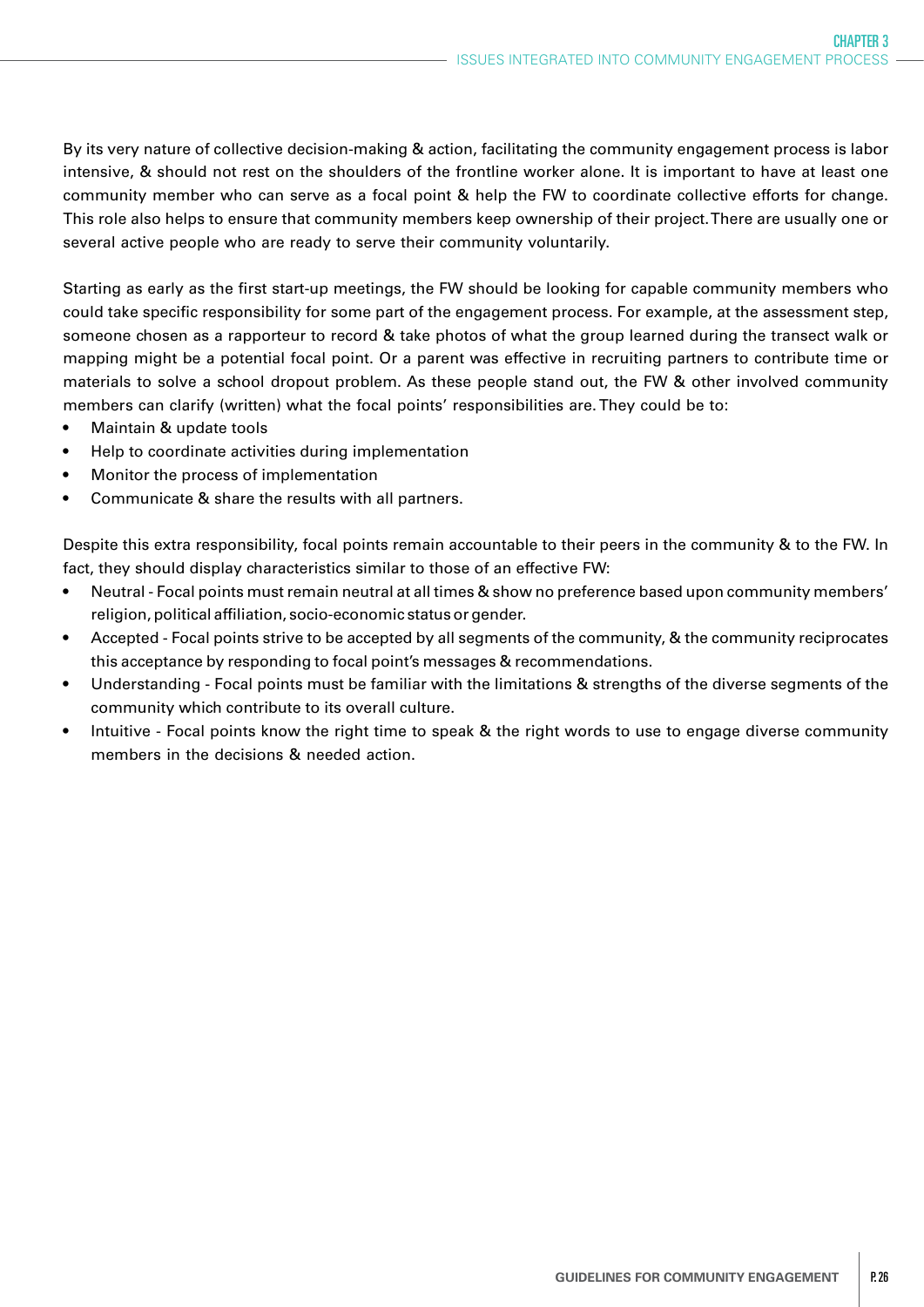

# CHAPTER 4: EXAMPLES OF COMMUNITY ENGAGEMENT IN DIFFERENT COMMUNITIES & SECTORS: USE OF TOOLS

In this section, you will find examples of how community engagement steps can be applied in different communities & in different sectors. These are examples only, & you should shape your actual work in consultation with community members, your NGO, community leaders & government representatives. After a brief introduction to the type of community & problem it addresses, the tools the frontline worker used are shown, filled in for the example.

# **CASE EXAMPLE 1: SCHOOL DROP OUT IN BEIRUT NEIGHBORHOOD**

Residents & shop keepers in the neighborhoods around Hamra Street in Beirut are concerned about the large number of youth who don't go to secondary school & hang out on the street, socializing, selling cigarettes, shop lifting, taking/selling drugs. Previous projects targeting idle youth organized recreational activities & another provided psychosocial support sessions to raise their self-esteem. As can be seen in the Problem Tree analysis below, these activities focused only on secondary effects of school dropout & did not address the root causes. A Beirut-based NGO that works with youth approached community members & leaders who had previously complained about idle youth & how they make a prime commercial street such as Hamra less desirable for retail customers. Given the level of dissatisfaction, the NGO hoped that it could use a community engagement approach to the problem—that with a FW facilitating community meetings of affected community members & local leaders, these community members themselves would find & implement solutions on their own. Tools the frontline worker & community members used follow: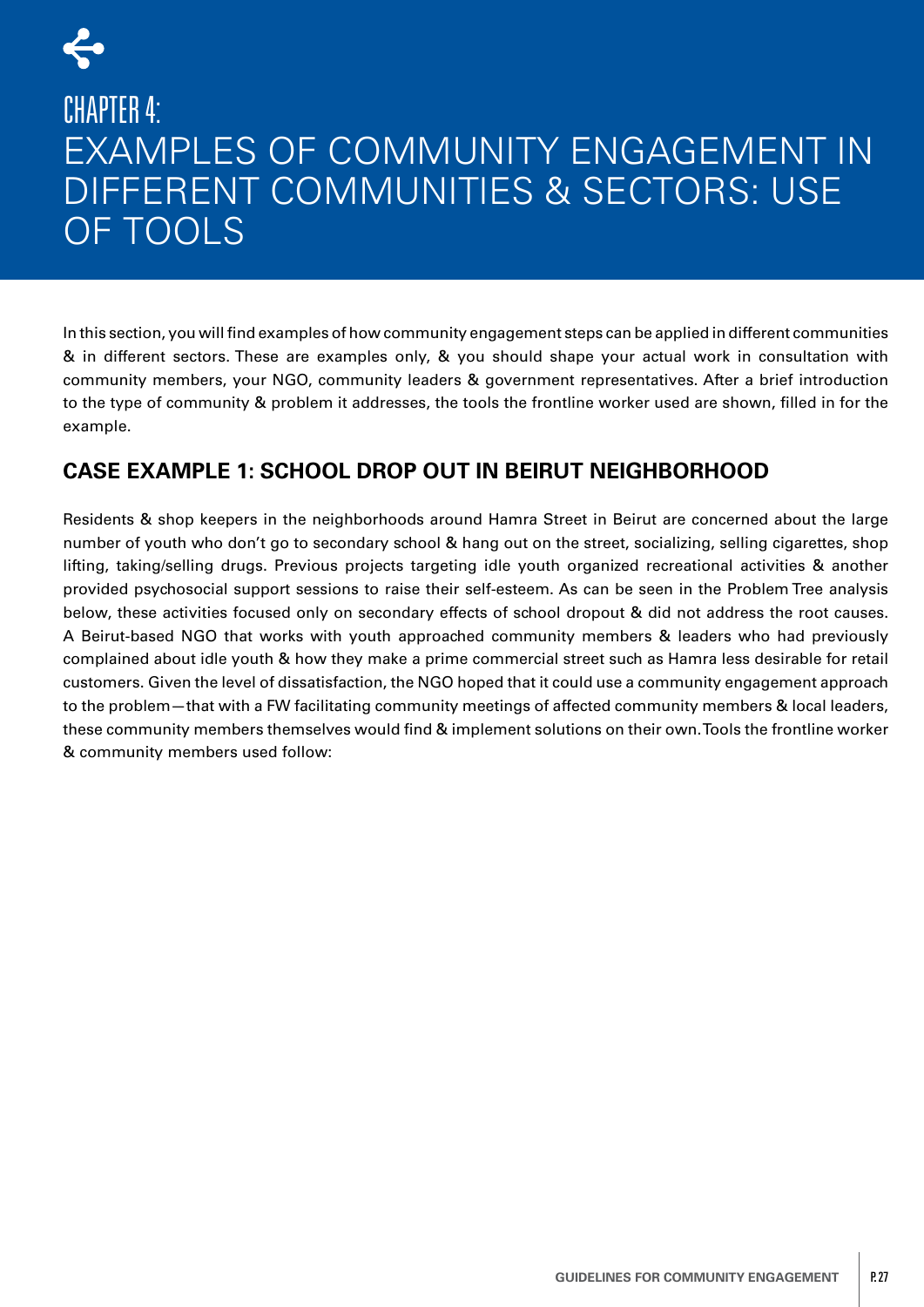# TOOLS FOR FRONTLINE WORKERS & COMMUNITY REPRESENTATIVES

### **TOOL #1:**

### Step 1. Start - Up: Framework for Field Staff to Start Community Meetings

| <b>Stakeholders</b>                                                                                                                     | <b>List of participants</b>                                                                                                                                                                                                                                                                          | # of estimated meetings                                                                                                                                                                 | Type of meeting (group/<br>individual meetings)                                                                                                                                                                                                                                                                   |  |
|-----------------------------------------------------------------------------------------------------------------------------------------|------------------------------------------------------------------------------------------------------------------------------------------------------------------------------------------------------------------------------------------------------------------------------------------------------|-----------------------------------------------------------------------------------------------------------------------------------------------------------------------------------------|-------------------------------------------------------------------------------------------------------------------------------------------------------------------------------------------------------------------------------------------------------------------------------------------------------------------|--|
| <b>Community Members</b><br>Teachers<br>Head Master of School<br>Volunteers<br>Parents<br>Shop Keepers<br>Youth (dropouts, leaders)     | Head master & 2 teachers<br>$\bullet$<br>from high school in Coca<br>Cola neighbourhood<br>4 parents of dropouts<br>$\bullet$<br>(from Coca Cola<br>neighbourhood)<br>1 shop keeper on Hamra<br>$\bullet$<br><b>Street</b><br>2 youths from club.<br>$\bullet$<br>2 dropouts<br>$\bullet$            | 1 meeting<br>$\bullet$<br>2 meeting each<br>$\bullet$<br>1 meeting each (5 were<br>$\bullet$<br>approached).<br>3 meetings<br>$\bullet$                                                 | Individual - FW invited<br>them to start-up meeting.<br>Individual - Parents, Invited<br>$\bullet$<br>to start-up meeting.<br>Individual - Several<br>$\bullet$<br>shopkeepers refused to<br>come to start-up meeting.<br>Group meetings - Youth<br>on the street. Some<br>agreed to come to start-up<br>meeting. |  |
| <b>Community partners</b><br>Religious leader<br>Social leader<br>Municipality<br>$\bullet$<br>Police officer on Hamra St.<br>Activists | Religious leader(s) active<br>$\bullet$<br>with youth<br>Wife in prominent family<br>$\bullet$<br>in Ras Beirut<br>Municipality<br>$\bullet$<br>representative<br>Police officer<br>$\bullet$                                                                                                        | 1 meeting per religious<br>$\bullet$<br>leader (4 were<br>approached)<br>1 meeting<br>$\bullet$<br>3 meetings<br>$\bullet$<br>1 meeting per officer (2<br>$\bullet$<br>were approached) | Individual - 2 religious<br>$\bullet$<br>leaders agreed to come to<br>start-up mtg.<br>Individual - Wife agreed to<br>come to start-up meeting<br>Individual - meetings with<br>$\bullet$<br>various municipal officers<br>Individual - No police<br>$\bullet$<br>officer agreed to come to<br>start-up meeting.  |  |
| the rapporteur/focal point.                                                                                                             | NOTE: All meetings listed above were preliminary. FW wanted to find a diverse group of community<br>members & the marginalized to meet together & discuss the problem. 2 large start-up meetings<br>were held, facilitated by the NGO frontline worker. A youth from the youth club was chosen to be |                                                                                                                                                                                         | <b>Total number of meetings</b>                                                                                                                                                                                                                                                                                   |  |

# **TOOL # 2-2:**

### Community Mapping through Transect Walks

A transect map, accomplished through a transect walk, is a tool used by a group undertaking observation-based community improvement, which should include informed community members & people with the technical skills to identify & propose solutions to issues that are visibly manifested on a walk through the community.

Transect walks can supplement formal maps & data, but in cases where these do not exist, they are an excellent tool for creating a record of environmental conditions: those arising in the natural, built & experienced environments. The walk can take 1-3 hours, but advance planning is important to identify objectives & methods. You will need several large sheets of construction paper & markers, then:

### **1. Discuss aim**

- A transect walk can serve many functions. In some cases, an outside analyst is helpful for a technical perspective. In others, this activity can serve as a valuable resource when conducted by community residents alone.
- The group should have a specific aim when undertaking a transect walk. For the purposes of achieving a more balanced diet for children & families, the walk should focus on family access to & use of garden plots, access to purchasing food with the goal of increasing this access at points of highest need, & food processing activities.
- Before the walk, locals & any visitors participating should discuss what previous mapping has accomplished, if anything, & what this map aims to add.

Find out about youth who drop out of school. What changes can be made to help them stay in school—at home, in school, in neighbourhood. What venues are available to hold after school sessions of supervised help with homework?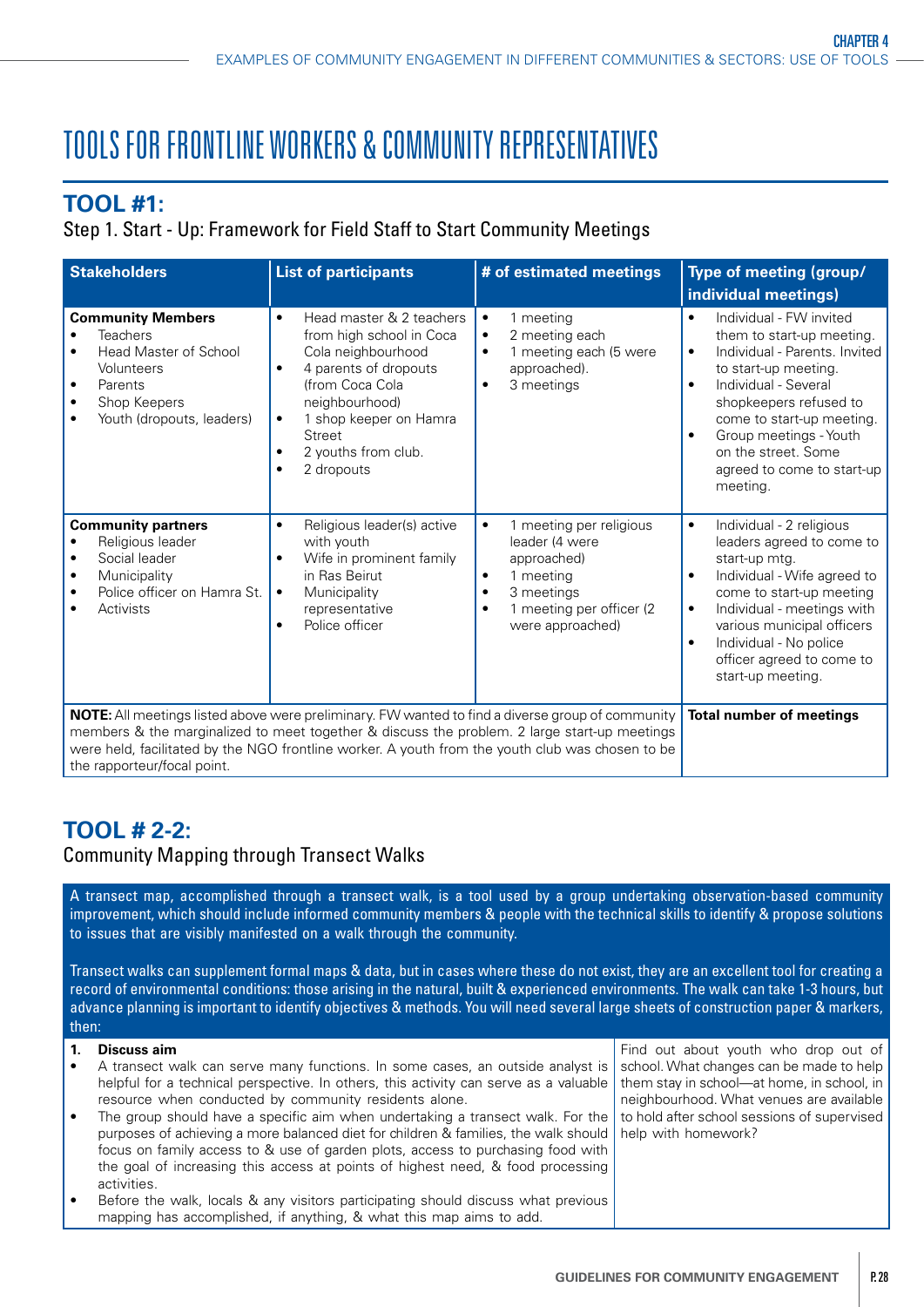| 2.                                                                                                         | Select local & technical analysts, & set a time: Identify members of the<br>community knowledgeable about each area to be covered & with a variety of<br>opinions & experiences, who are interested in conducting the transect walk, as<br>well as those interested in analysing the results of the walk. Identify outsider<br>collaborators with additional technical skills that may be useful, should these<br>skills not be found among community members. Finally, identify a 3-hour period<br>that serves all groups & when residents will be moving around the community &<br>available for conversation.                      | Two (2) NGO frontline workers, 3 youth &<br>2 parents (from Cola neighbourhood), 1<br>teacher from target school, 1shopkeeper<br>from Hamra St., Cola neighbourhood<br>religious leader working with youth.                                                                                                                                                                                                                                                                                                                                                                                                                            |
|------------------------------------------------------------------------------------------------------------|---------------------------------------------------------------------------------------------------------------------------------------------------------------------------------------------------------------------------------------------------------------------------------------------------------------------------------------------------------------------------------------------------------------------------------------------------------------------------------------------------------------------------------------------------------------------------------------------------------------------------------------|----------------------------------------------------------------------------------------------------------------------------------------------------------------------------------------------------------------------------------------------------------------------------------------------------------------------------------------------------------------------------------------------------------------------------------------------------------------------------------------------------------------------------------------------------------------------------------------------------------------------------------------|
| 3.<br>$\bullet$<br>$\bullet$<br>$\bullet$<br>$\bullet$<br>$\bullet$<br>$\bullet$<br>$\bullet$<br>$\bullet$ | <b>Develop criteria for observation:</b> Make a list of the information that should be<br>gathered to meet the aim established in #1. Here are some examples of things you<br>may be looking for:<br>Location of garden plots in relation to owner's house<br>Houses without garden plots<br>Local open air markets, grocery stores & other retail sources of food<br>Public spaces<br>Sanitation (e.g. water, sewerage, garbage collection & blockage points)<br>Location & quality of water sources vis a vis garden plots<br>Contaminated spaces, soil quality<br>Location of small-scale farms, local food processing enterprises | Access to school from poor households.<br>Visit homes of dropouts: home environment<br>to support homework. Amount of time<br>that neither parent is home. (If not allowed<br>access to youth's home, team should draw<br>location of home on map.)<br>School environment: physical, curriculum,<br>extra-curricular activities? Teacher/student<br>profiles. What are positive things teachers<br>can do?<br>Relations between shopkeepers & youth.<br>Where are meeting points for dropouts<br>along Hamra Street.? What do they do?<br>Location of youth-friendly venues such<br>as youth club, mosque or church, sports<br>centre. |
| 4.                                                                                                         | <b>Create transect diagram:</b> On construction paper, draw a horizontal line across<br>the top. This line will pass through, or "transect," all areas of the community<br>& in this way provide a representative view. Beneath the line on the left<br>side of the page, write categories for all the things you'll be observing (e.g.<br>garden plots, houses, water sources, etc.). Decide which route makes the<br>most sense for walking in order to include a representative sample of the<br>targeted areas of the community                                                                                                   | Map made on large brown paper. Drew<br>from Hamra Street to target school<br>including hang out spots, shops frequented<br>by youth, & possible resources in Cola<br>neighbourhood. Marked location of house/<br>apt of dropout.                                                                                                                                                                                                                                                                                                                                                                                                       |
| 5.                                                                                                         | Walk slowly & talk to people: During the walk, proceed slowly through the<br>community. Stop either at set intervals (every 100 meters, for example), or<br>at the centre of each new zone, noting the distance from the last stopping<br>point on the line on your map. All analysts should examine the area for the<br>observation criteria (established in #3), stopping to talk with residents in<br>the area who would like to contribute their opinions as well. It is important<br>that everyone who wants to contribute & be included.                                                                                        | Talked to people on Hamra Street.<br>including policemen who cover the street,<br>youth hanging out, & youth in clubs. Talked<br>to parents in youths' neighbourhood (Cola)<br>who were running errands, working: on<br>the street, office, shop, taxi.<br>When visiting the school, talked to<br>teachers, head master, school nurse, social<br>worker, etc. Observed physical lay-out,<br>behaviour of students, etc.                                                                                                                                                                                                                |
| 6.                                                                                                         | Analyse diagram: This could occur on the same day as the walk, or on another<br>occasion, & can involve more community members than participated in the<br>walk itself. What were the findings of the walk? How do they relate to past<br>conclusions, & to resident & external analysts' perceptions of the issues at<br>hand?                                                                                                                                                                                                                                                                                                       | See CE Step 3                                                                                                                                                                                                                                                                                                                                                                                                                                                                                                                                                                                                                          |
| 7.                                                                                                         | Brainstorm available solutions: The transect diagram can be analysed<br>to make a simple record of resources & issues in a community. But if<br>residents & collaborators are interested in discussing possible solutions to<br>these issues, now is the time.                                                                                                                                                                                                                                                                                                                                                                        | See CE Step 3                                                                                                                                                                                                                                                                                                                                                                                                                                                                                                                                                                                                                          |
| 8.                                                                                                         | Take any necessary follow-up steps to pursue those solutions: If the group<br>identifies some solutions they believe would be a good fit, it is the<br>prerogative of the community members, working with local gatekeepers<br>to take the appropriate follow-up steps as outlined in the field guide. These<br>might also include working with project managers to bring additional<br>technical & financial support for an activity.                                                                                                                                                                                                | See CE Step 4                                                                                                                                                                                                                                                                                                                                                                                                                                                                                                                                                                                                                          |

**NOTE:** The assessment team met with others in the community group to discuss Transect Walk results. They used the Problem Tree tool, but formatting problems did not allow their work to be entered electronically. The table below summarizes the Problem Tree discussion.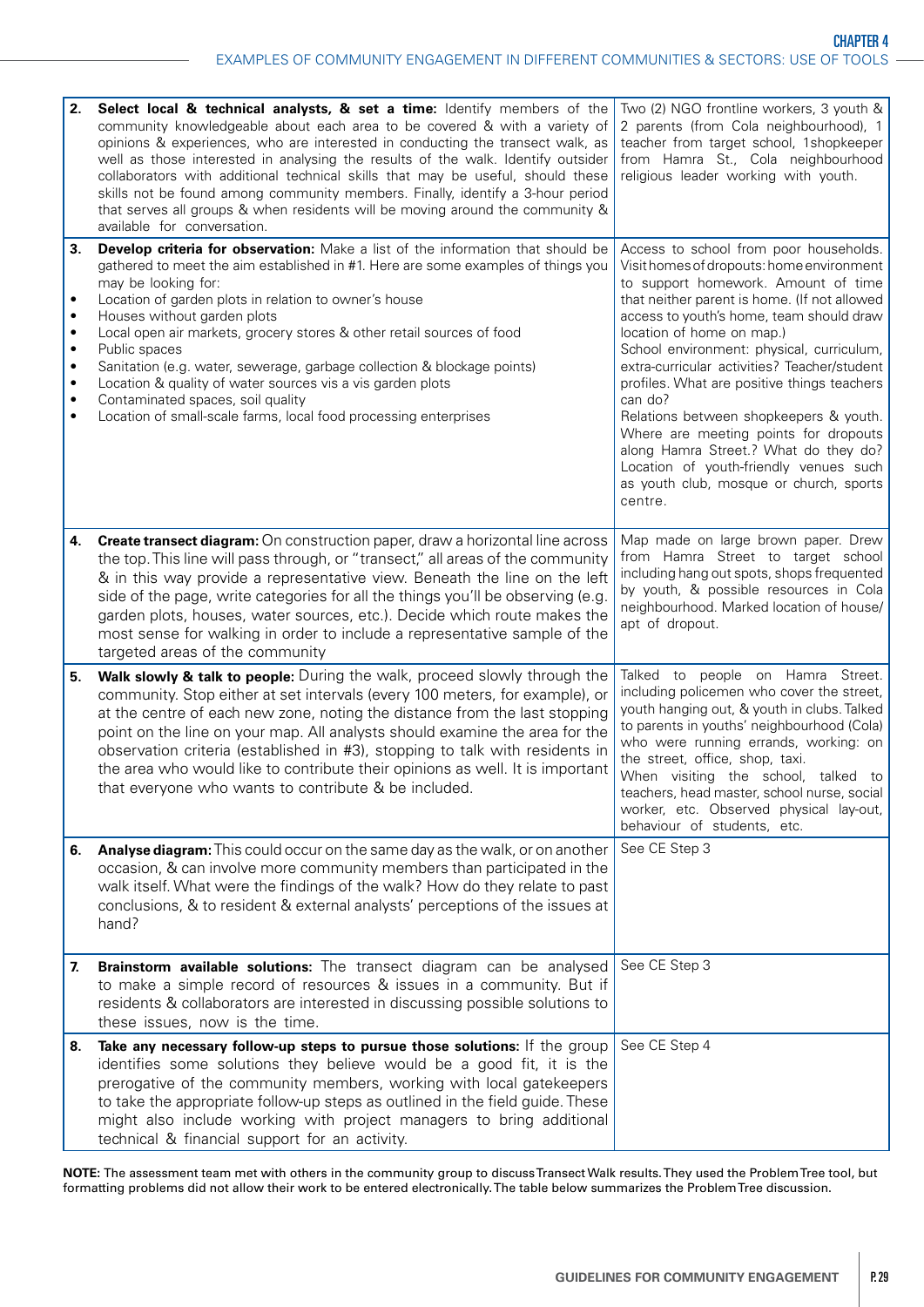### **TOOL #3-2:**

Step 3: Problem Identification & Problem Solving (Framework to Identify Problems Using Assessment Information for Frontline Workers & Community Representatives)

| What is the problem?                       | Youth drop out of school<br>٠                                                                                                                                                                                                                                                                               |
|--------------------------------------------|-------------------------------------------------------------------------------------------------------------------------------------------------------------------------------------------------------------------------------------------------------------------------------------------------------------|
| What are the root causes?                  | Poverty<br>٠<br>pressure to earn money<br>٠<br>no time/space at home to do homework<br>٠<br>working parents not at home<br>٠<br>illiterate/low ed. parents<br>٠<br>School environment<br>٠<br>French curriculum<br>٠<br>students don't understand assignments<br>$\bullet$<br>teachers not sympathetic<br>٠ |
| How long has it existed?                   | More than 20 years<br>٠                                                                                                                                                                                                                                                                                     |
| What was done in the past?                 | Recreational activities & sports<br>٠<br>Psychosocial support sessions<br>٠<br>Note: these strategies<br>٠<br>do not address root causes<br>٠                                                                                                                                                               |
| Who are the affected<br>community members? | Youth out of school<br>٠<br>Their parents<br>6<br>Shop keepers<br>$\bullet$                                                                                                                                                                                                                                 |

# **TOOL #3-3:**

### Partner Tools (To accompany the Community-Led Assessment & the Action Plan)

| <b>Contacts/partners</b>                   | Religious leader (s)<br>٠<br>Wife of prominent Ras Beirut family<br>$\bullet$<br>Rotary Club<br>$\bullet$<br>Teachers/head master from target school<br>$\bullet$                                                                                                                                                                                                                                                                                                                                                                                                                                                                         |
|--------------------------------------------|-------------------------------------------------------------------------------------------------------------------------------------------------------------------------------------------------------------------------------------------------------------------------------------------------------------------------------------------------------------------------------------------------------------------------------------------------------------------------------------------------------------------------------------------------------------------------------------------------------------------------------------------|
| <b>Expected involvement</b>                | Encourage youth to attend homework sessions.<br>$\bullet$<br>Use social network to find homework venue & identify potential volunteers.<br>$\bullet$<br>Volunteer at homework site<br>٠<br>More supportive to students from low income homes. Better links to parents.<br>$\bullet$                                                                                                                                                                                                                                                                                                                                                       |
| Who will approach partners/<br><b>When</b> | Parents<br>$\bullet$<br>FW with parent & teacher<br>٠<br>Wife of prominent Ras Beirut family<br>٠<br>FW, parent & youth<br>$\bullet$                                                                                                                                                                                                                                                                                                                                                                                                                                                                                                      |
| <b>Agreed Upon Action</b>                  | He'll visit group homework venue. Will mention parent role in child's school success.<br>$\bullet$<br>She'll ask friends for a venue (in Cola neighbourhood). She will approach Rotary<br>$\bullet$<br>(husband is a member) for volunteer at homework site.<br>Rotary can recruit 5 volunteers who will spend 1 afternoon a week supervision group<br>$\bullet$<br>homework.<br>Teachers will host 2 meetings with parents per school year. Give tour of school, tips<br>$\bullet$<br>for supporting homework done at home, teacher will liaise with Rotary homework<br>volunteers, offer refreshments, discuss parent/teacher relations |
| <b>Preferred social recognition</b>        | Mention in project's literature<br>$\bullet$<br>Just mention at key social gathering in Beirut, at Rotary meeting, at her place of<br>$\bullet$<br>worship. Thank you note from youth.<br>Recognition at Rotary meetings & in Rotary literature. Invited to parent/teacher<br>٠<br>meetings.<br>Have municipality education officer visit school more often. Mention in local news.<br>$\bullet$<br>NOTE: When agreeable to any of the partners, take & display photos of their<br>$\bullet$<br>involvement.                                                                                                                              |
| Follow up & updates to group               | Visit religious leader 2-3 months after start-up for his observations at homework<br>$\bullet$<br>venue.<br>Make sure youth write & mail the thank you note.<br>٠<br>Youth focal point write text for Rotary literature.                                                                                                                                                                                                                                                                                                                                                                                                                  |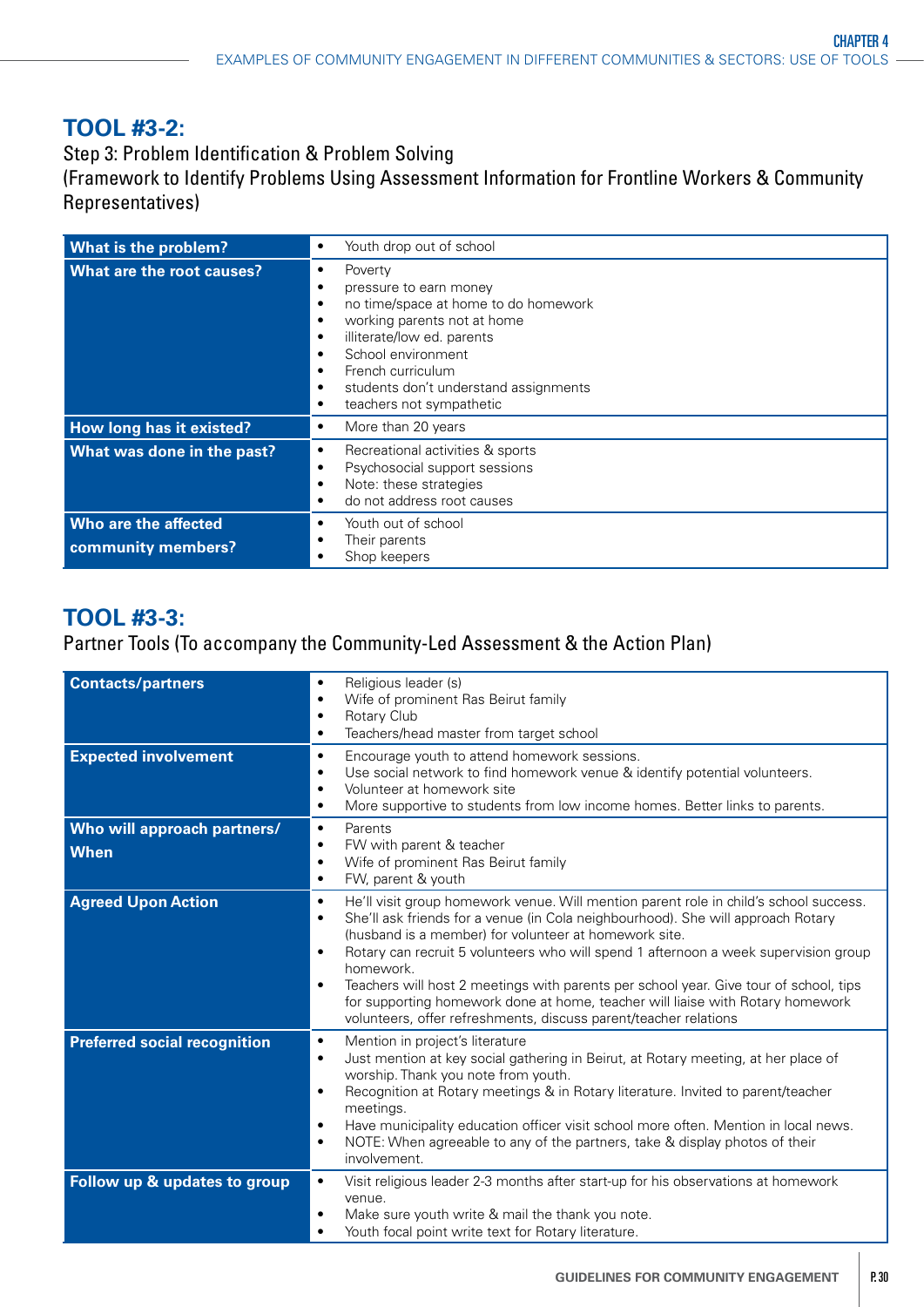### **STEP # 4 -1:**

Community Action Plan (Tools for Frontline Workers & Community Representatives-Action Plan to be used with discussion guide)

| What is the problem? (use the<br>assessment findings) | No support for homework at school                                                                                                                                                                                                                            |
|-------------------------------------------------------|--------------------------------------------------------------------------------------------------------------------------------------------------------------------------------------------------------------------------------------------------------------|
| <b>What is the activity?</b>                          | Group homework sessions monitored by Rotary volunteers<br>٠<br>Parents meet with teachers at target school<br>٠<br>Tour school, info. on school curriculum, expectations parents/teachers, tips for<br>٠<br>supporting homework at home, refreshments served |
| Who will do the activity?                             | Youth recruited by other youth to homework sessions<br>٠<br>Rotary volunteers monitor sessions<br>٠<br>Teachers & parents, youth<br>٠<br>Youth or parent focal point will text parents reminder of meeting time & date<br>٠                                  |
| <b>Timeframe</b>                                      | Sessions 2 hours every afternoon, 5 days a week during school year<br>٠<br>Meetings 2x a school year<br>٠<br>2 hours per meeting<br>٠                                                                                                                        |
| <b>Resources mobilization</b>                         | Venue with adequate light & ventilation, tables & chairs<br>Tea, soda & cakes<br>Teachers volunteer                                                                                                                                                          |

# **TOOL #5-2:**

Community-led Monitoring Indicators for Activities in Action Plan

| <b>Activity</b>                     | <b>Process Indicators</b>                                                                                                                                                           | <b>Outcome Indicators</b>                                                                                                                                                                                                                                                                                                    |
|-------------------------------------|-------------------------------------------------------------------------------------------------------------------------------------------------------------------------------------|------------------------------------------------------------------------------------------------------------------------------------------------------------------------------------------------------------------------------------------------------------------------------------------------------------------------------|
| A. Group homework<br>sessions       | A. 1 venue found & equipped<br>٠<br>A. 2 tutors recruited & oriented<br>$\bullet$<br>A. 3. # days over three months with tutor<br>& students present for 2 hour homework<br>session | Number of days per semester that target<br>youth attend school<br>Semester results of target youth<br>٠<br>Shop lifting rates at selected shops on<br>٠<br>Hamra Street<br># homework assignments done on time<br>from targeted youth<br># NOTE: Outcome indicators are<br>measuring results of both activities<br>combined. |
| <b>B. Parent meetings at school</b> | B. 1. 2 meetings held at school per academic year<br>B.2. # parents attending school meeting<br>B.3. refreshments served<br>٠<br>B. 4. tips for homework support at home discussed  |                                                                                                                                                                                                                                                                                                                              |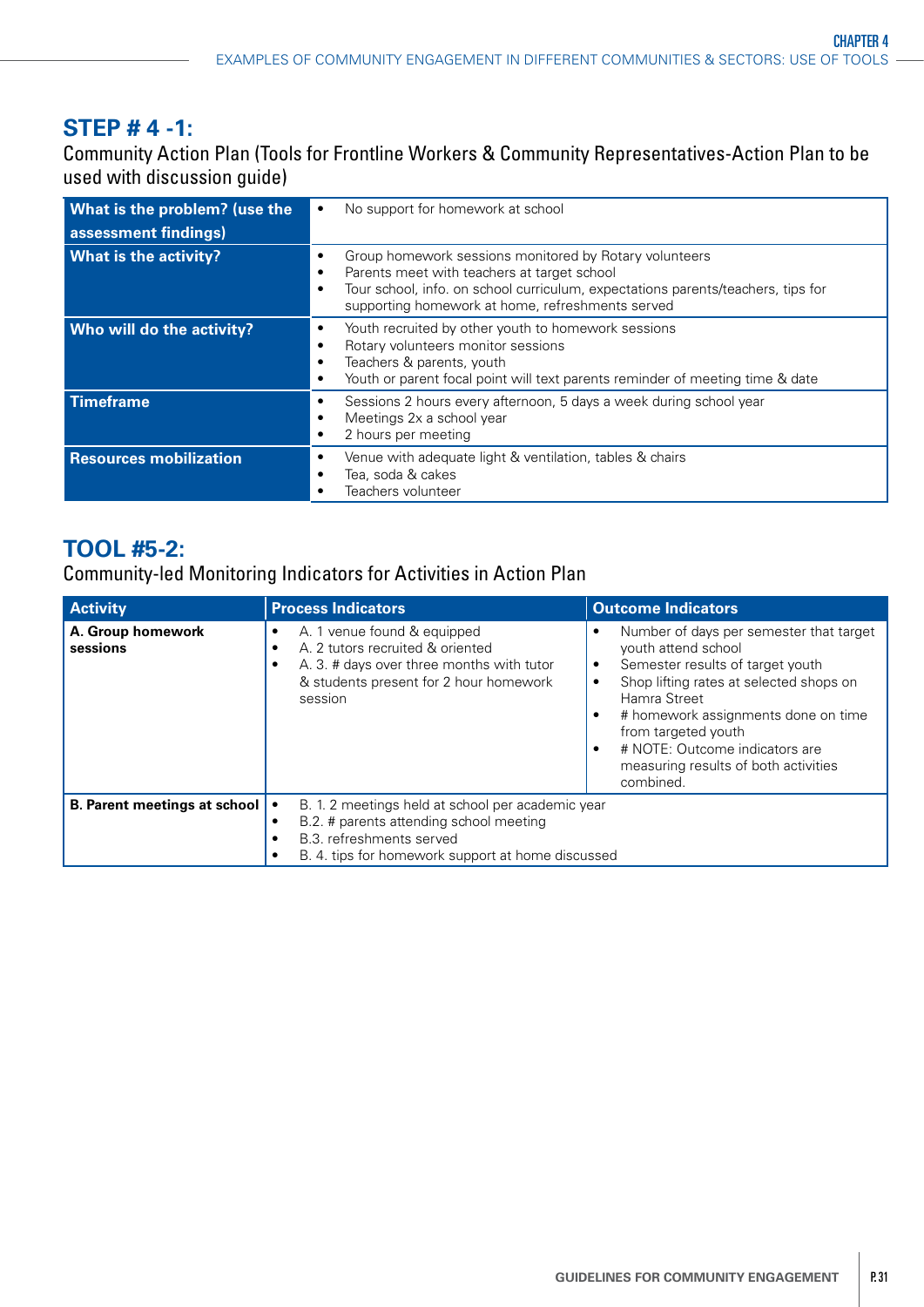# **TOOL #5-3:**

Step # 5: Implementation & Monitoring (Community-Led Monitoring Plan used by Field Workers & Community Representatives)

| Indicators to be<br>monitored                                                                                                                                                                                                                                             | <b>Method for</b><br>monitoring                                                                                                                                                                                                                                                                                          | Who will do the<br>monitoring                                                         | <b>Who will process</b><br>the information                                                                                                               | How will you share<br>the information &<br>with whom                                                                                                                                                                                           |
|---------------------------------------------------------------------------------------------------------------------------------------------------------------------------------------------------------------------------------------------------------------------------|--------------------------------------------------------------------------------------------------------------------------------------------------------------------------------------------------------------------------------------------------------------------------------------------------------------------------|---------------------------------------------------------------------------------------|----------------------------------------------------------------------------------------------------------------------------------------------------------|------------------------------------------------------------------------------------------------------------------------------------------------------------------------------------------------------------------------------------------------|
| Number of youth<br>attending school<br>Semester results<br>Number of<br>$\bullet$<br>homework<br>assignments done<br>on time<br>Group homework<br>sessions held with<br>tutor & students<br>present<br>Shop lifting rates<br>Parent/teacher<br>meetings held 2x<br>a year | From school<br>$\bullet$<br>records<br>From school<br>$\bullet$<br>records<br>From School<br>$\bullet$<br>records<br>Observation<br>$\bullet$<br>Observation<br>$\bullet$<br>Meeting content,<br>$\bullet$<br>number attending<br>recorded in<br>notebook<br>NOTE: All activities<br>can be photographed if<br>permitted | <b>Teachers</b><br>$\bullet$<br>Youth focal point<br>Shopkeepers<br>Youth focal point | ALL monitoring<br>information (notebooks,<br>tally sheets,<br>photographs) will be<br>processed by parent<br>representative & youth<br>in homework group | Show results at<br>٠<br>municipal meetings,<br>head master at<br>school, partners, &<br>volunteers.<br>Display<br>$\bullet$<br>photographs<br>(with permission)<br>on social media,<br>religious centre,<br>NGO office, Rotary<br>office, etc. |

# **TOOL #1-2 & 2-4:**

Strategic Group Composition (Step 1 & 2: Strategic Composition of Groups during CE)

| Start - up                                                                                                                                                                                                  | <b>Coordination Committee</b>                                                           | <b>Assessment Group</b>                                                        | <b>Community Group</b>                                                                        |
|-------------------------------------------------------------------------------------------------------------------------------------------------------------------------------------------------------------|-----------------------------------------------------------------------------------------|--------------------------------------------------------------------------------|-----------------------------------------------------------------------------------------------|
| Religious leader(s), teachers<br>/head master, municipal<br>representative, wife of<br>prominent Ras Beirut family,<br>parents, youth, shopkeepers<br>Frontline worker & NGO staff<br>to facilitate meeting | FW, municipal rep., parent<br>representative, youth focal<br>point, shopkeeper, teacher | Two FWs, two parents, three<br>youth, teacher, shopkeeper,<br>religious leader | Parents, teachers, youth<br>from homework group,<br>representative from Rotary,<br>shopkeeper |

# **CASE EXAMPLE 2: WASH IN A SYRIAN REFUGEE CAMP**

In the Akara Camp in Lebanon, a large population of refugees from Syria struggle with a waste management problem. The problem presents challenges to daily hygiene & could potentially lead to more severe health problems. International NGOs & their local partners have agreed to work together & approach the community to discuss the problem & identify possible solutions.

Frontline workers who have been working in the camp for a long period of time have a better understanding of the community & are accepted by the community. They will approach & engage the community members so that the community will take the lead in identifying a solution to solve the waste management problem inside the camp.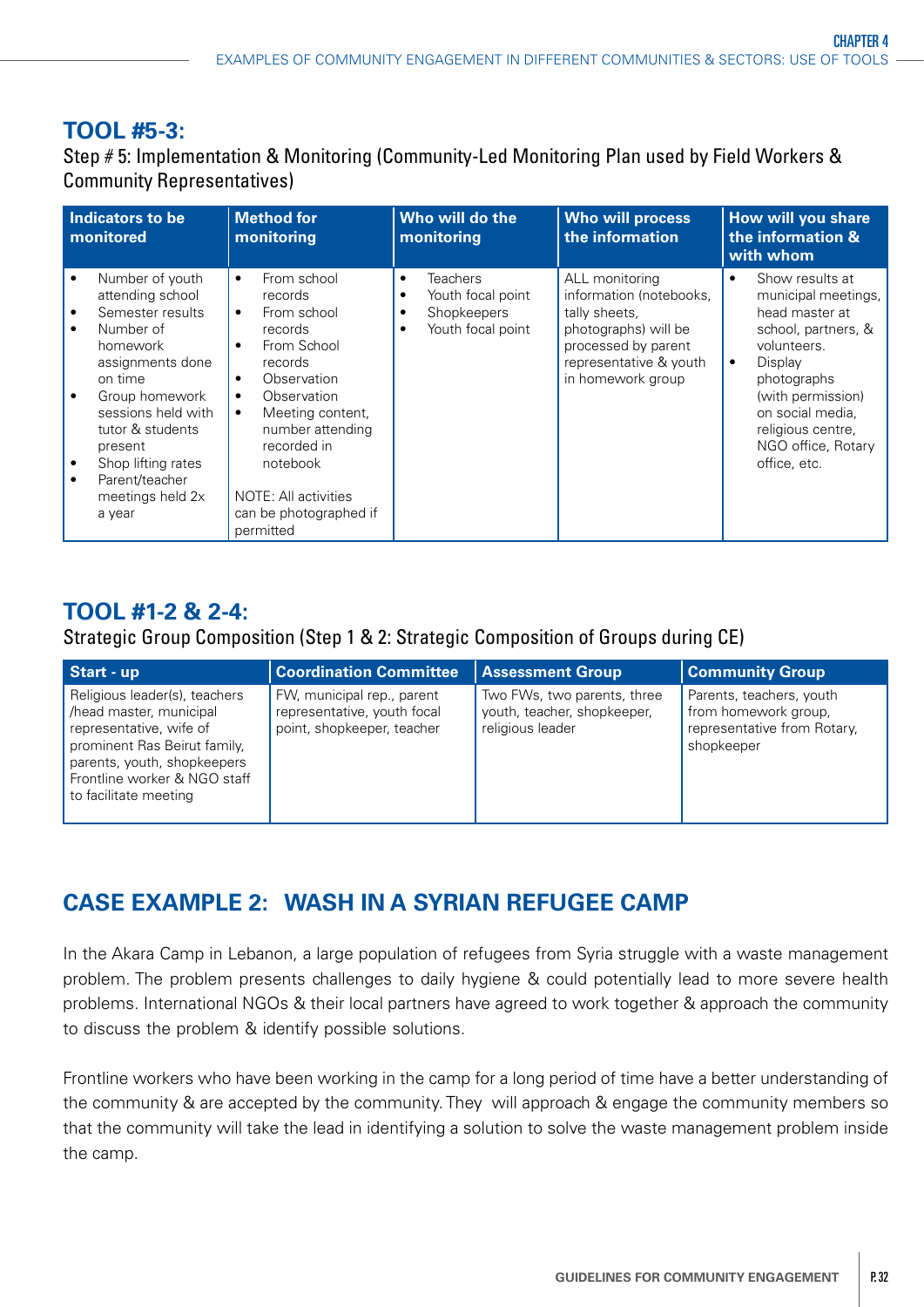# TOOLS FOR FRONTLINE WORKERS & COMMUNITY REPRESENTATIVES

# **TOOL #1:**

Step 1: Start-up - Waste Management in the Akaraa Syrian Camp (17 meetings) (Framework for Field Staff to Start Community Meetings)

| <b>Stakeholders</b> | <b>List of participants</b>                                                                       | # of estimated meetings                                    | Type of meeting (group/<br>individual meetings)                                                                                                                                                                  |
|---------------------|---------------------------------------------------------------------------------------------------|------------------------------------------------------------|------------------------------------------------------------------------------------------------------------------------------------------------------------------------------------------------------------------|
|                     | Shawish<br>Landlord<br>Community<br>Representatives<br>Others NGO<br>$\bullet$<br>representatives | Two meetings<br>Two meetings<br>5 meetings<br>Two meetings | Individual meeting with Shawish<br>to discuss a meeting with the<br>community representatives<br>Landlord to discuss access to the<br>land<br>Community meetings<br>Community Representatives,<br>NGOs, Shawish, |

# **TOOL #2-1:**

Step 2: Community's Led Assessment (Check List for Frontline workers & Community Representatives)

| Select a development issue to be assessed                                                                                               | Waste Management inside Akara Camp                                                                                                                               |
|-----------------------------------------------------------------------------------------------------------------------------------------|------------------------------------------------------------------------------------------------------------------------------------------------------------------|
| Select community members who are most affected by the<br>problem & technical specialists as appropriate to participate<br>in assessment | Shwaish, mothers, health workers with NGOs, youth<br>activists, students, landlord                                                                               |
| Include of people from marginalized groups in designing &<br>conducting assessment                                                      | Women & children                                                                                                                                                 |
| Select assessment method (s) & prepare a list of issues to<br>be addressed                                                              | SWOT, Problem Tree, where people take the waste to, how<br>they take it & how often do they take & why?                                                          |
| Logistics, Time & Place for assessment—inform participants                                                                              | Community meeting included representatives from the<br>community, shawish, community focal points & frontline<br>workers, youth focal points, women focal points |

# **TOOL #2-3:**

### SWOT - Analyse the Problem & Identify Resources

|                         | <b>Community weaknesses</b>                                                                                                                                                                                                      | <b>Community strengths</b>                                                                                                                              |  |  |
|-------------------------|----------------------------------------------------------------------------------------------------------------------------------------------------------------------------------------------------------------------------------|---------------------------------------------------------------------------------------------------------------------------------------------------------|--|--|
| Internal factors        | Community does not have access to waste<br>management resources<br>Community does not take responsibility for the<br>٠<br>problem<br>Community does not have sentence<br>٠<br>connection or commitment to the local<br>authority | Community representatives ready to work<br>together<br>Community acknowledges the problem<br>$\bullet$<br>Some community members like to volunteer<br>٠ |  |  |
|                         | <b>Threats</b>                                                                                                                                                                                                                   | <b>Opportunities</b>                                                                                                                                    |  |  |
| <b>External factors</b> | Government might decide to evict refugees<br>٠<br>from the camp at any time<br>NGO might not provide the needed support<br>٠<br>No one wants to take full responsibility to fix<br>$\bullet$<br>the problem                      | NGO provides funding if needed<br>٠<br>Landlord willing to support if there is need<br>٠<br>The problem is acknowledged by all partners<br>٠            |  |  |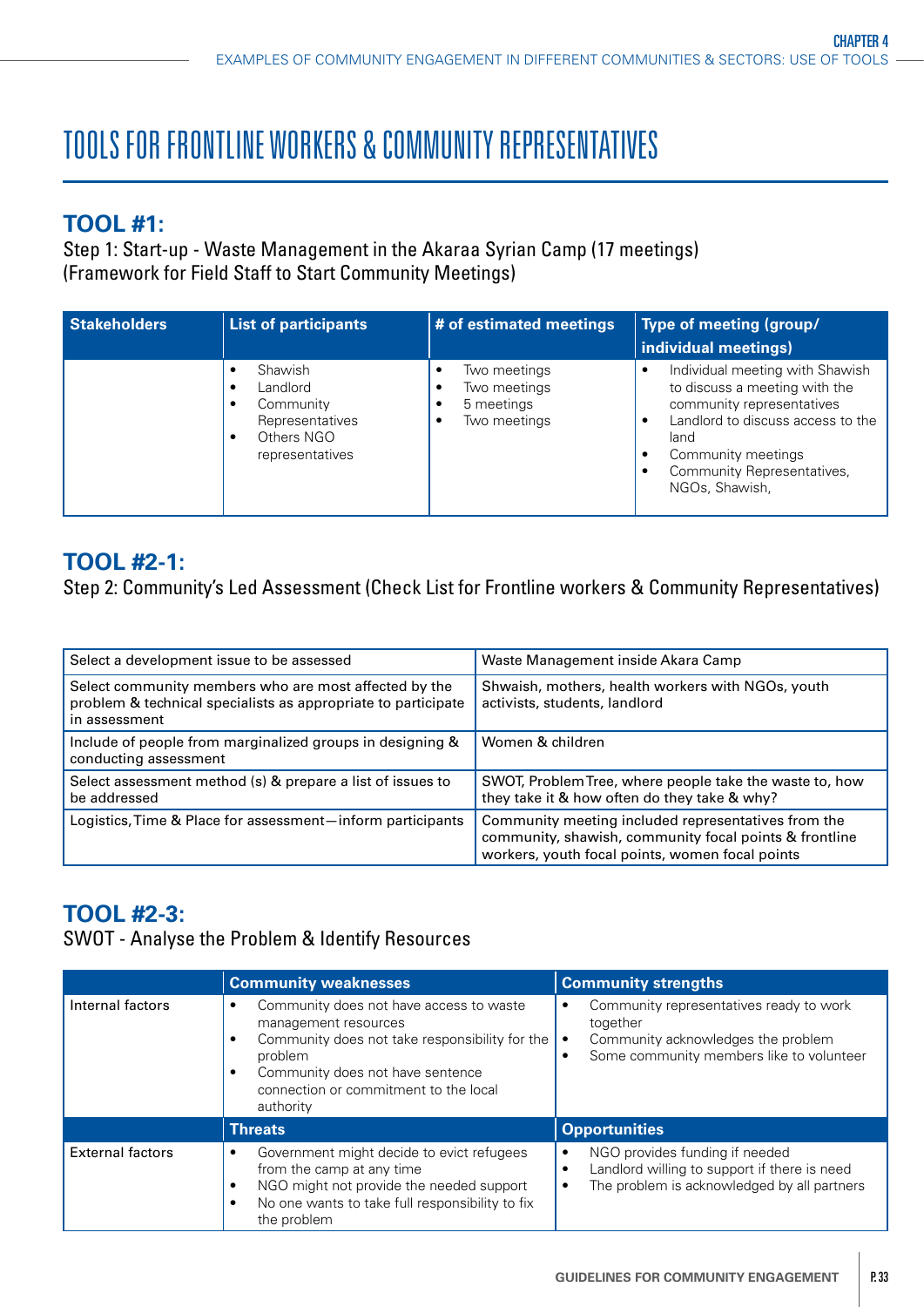## **TOOL # 3-1:**

Step 3: Problem Identification & Problem Solving: Waste Management

**Problem Tree - Framework to analyse the problem (Using Assessment Information) used by Frontline Workers & Community Representatives** 

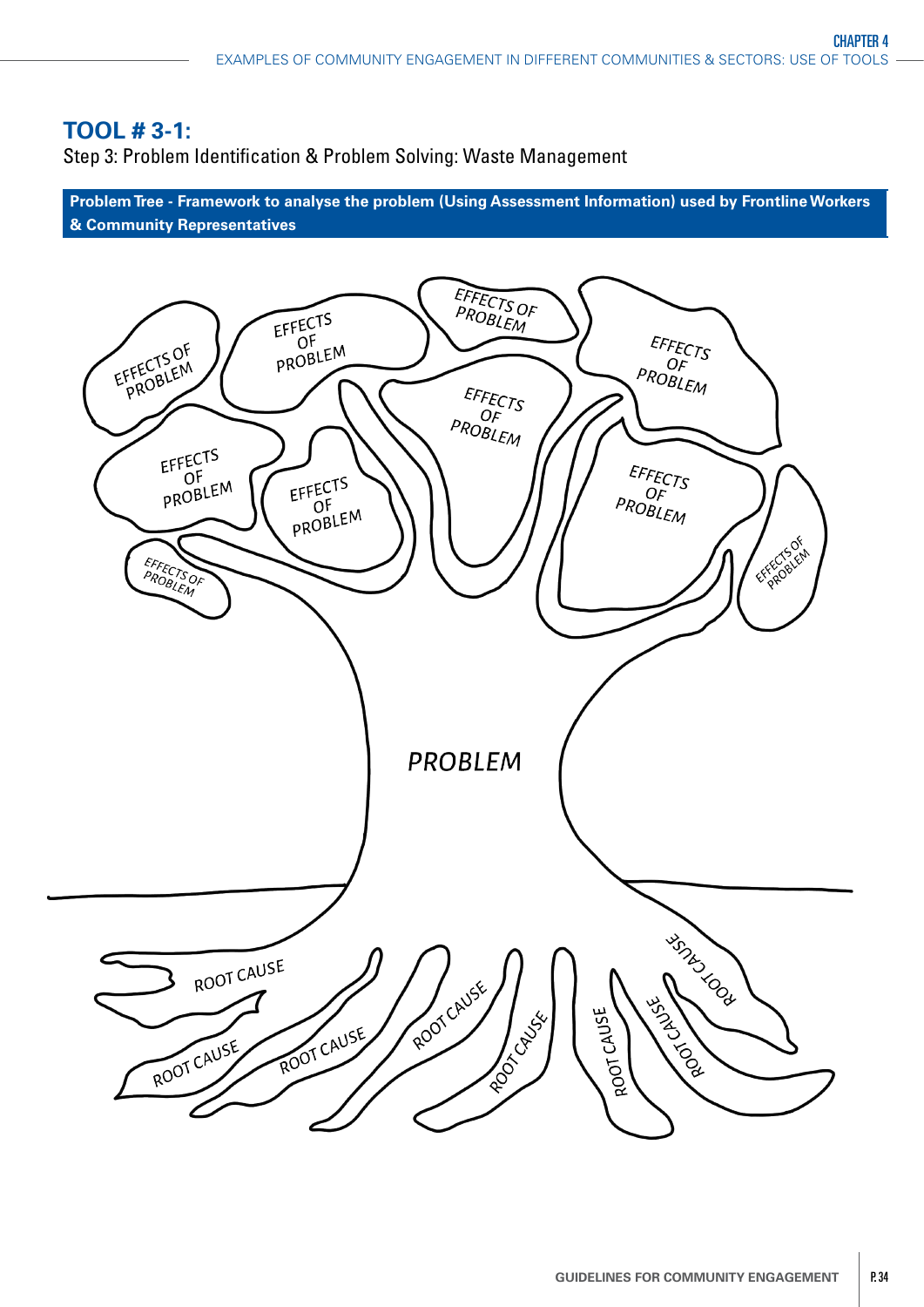### **TOOL # 3-2:**

Step 3: Problem Identification & Problem Solving Framework to Identify the Problem (Using Assessment Information) used by Frontline Workers & Community Representatives

| What is the problem?       | No Vehicles to carry the trash<br>٠<br>No clear point for trash collection<br>٠<br>No plastic bags to collect the trash<br>$\bullet$                            |  |
|----------------------------|-----------------------------------------------------------------------------------------------------------------------------------------------------------------|--|
| What are the root causes?  | Government do not support collection process<br>٠<br>Landlord does not want the trash to be thrown on his land<br>$\bullet$<br>No fund to buy plastic bags<br>٠ |  |
| How long has it existed?   | Since the camp was established two years a go                                                                                                                   |  |
| What was done in the past? | NGO organized a cleaning day, but did not continue<br>$\bullet$                                                                                                 |  |
| Who are the affected       | Everyone who lives in the camp especially the children<br>$\bullet$                                                                                             |  |
| community members?         |                                                                                                                                                                 |  |

# **TOOL #3-3:**

Partner Tools (to accompany the participatory assessment & the action plan)

| <b>Contacts/partners</b>                   | Shawish<br>Landlord<br><b>NGO</b><br>Community members<br>٠                                                                                                                                                                                                                     |
|--------------------------------------------|---------------------------------------------------------------------------------------------------------------------------------------------------------------------------------------------------------------------------------------------------------------------------------|
| <b>Expected involvement</b>                | Shawish to facilitate communication & meetings with landlord<br>٠<br>Landlord allow trash to be dumped in an allocated space on his land<br>٠<br>NGO to make trash plastic bags available<br>٠<br>Each community member pays 1 Lebanese per family<br>٠                         |
| Who will approach partners/<br><b>When</b> | community focal points will talk to Shawish<br>٠<br>Community representatives, FW & focal point will meet with the landlord<br>٠<br>community representatives will meet with NGO staff<br>٠<br>community focal points collect the money to rent vehicle to carry the trash<br>٠ |
| <b>Agreed Upon Action</b>                  | To convince landlord to allow trash to be dumped in some part of his land<br>٠<br>NGOs to bring the bags<br>٠<br>Community Representatives including, focal points, women's group & youth to<br>٠<br>manage the waste, collect money for the vehicle                            |
| <b>Preferred social recognition</b>        | Organize a clean day for the landlord farms & bring an award for him on the same day.                                                                                                                                                                                           |
| Follow up & updates to group               | Focal points from youth group, women group & volunteers drivers                                                                                                                                                                                                                 |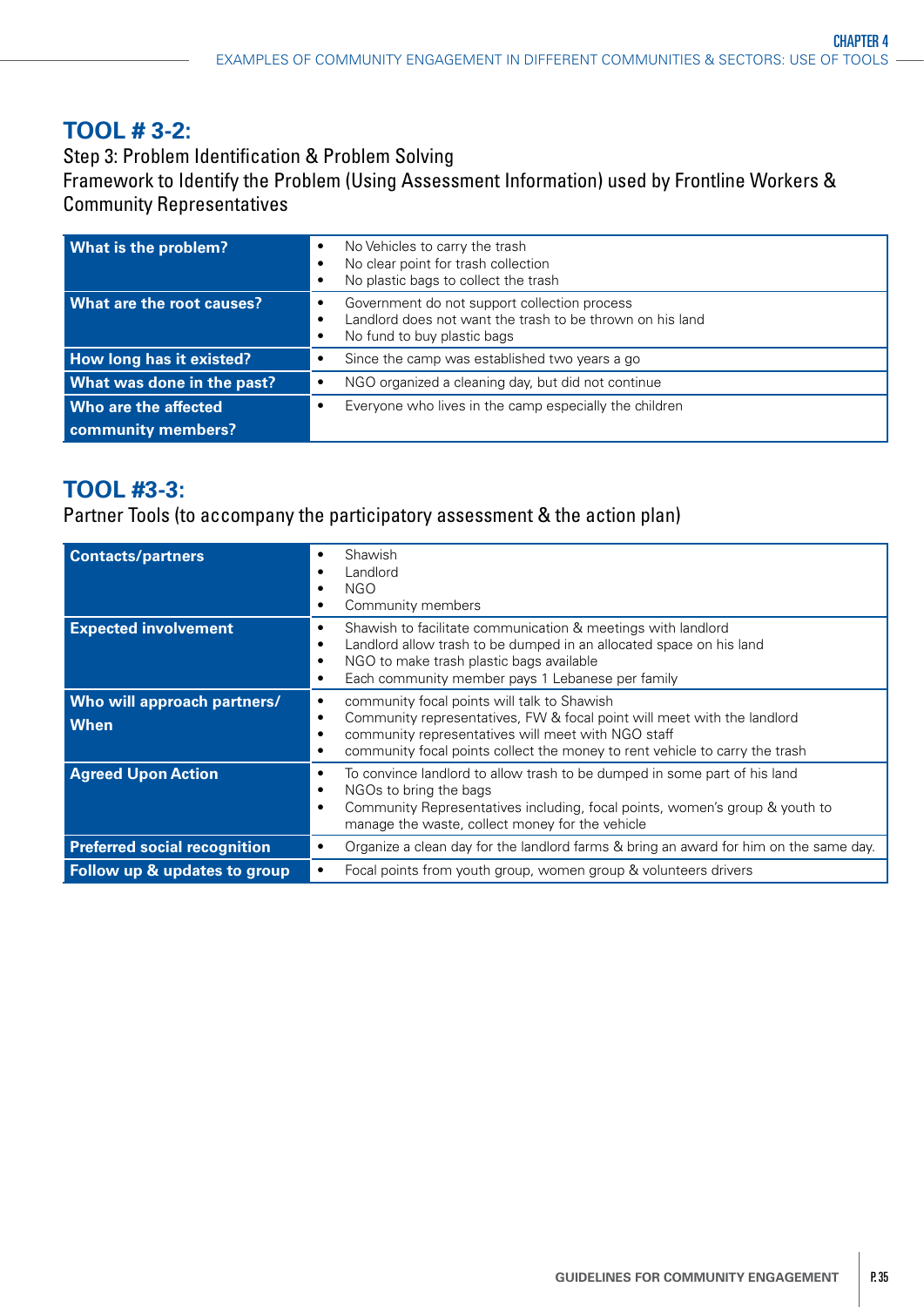# **STEP # 4 -1:**

Step # 4: Community Action Plan (Tools for Frontline Workers & Community Representatives - Action Plan to be used with discussion guide)

| What is the problem?<br>(use the assessment findings) | Collection points for trash<br>٠<br>Vehicle to carry trash from collection points<br>٠<br>Bags to collect the trash<br>٠                                                                                                                                                                                   |
|-------------------------------------------------------|------------------------------------------------------------------------------------------------------------------------------------------------------------------------------------------------------------------------------------------------------------------------------------------------------------|
| <b>What is the activity?</b>                          | Women have to bring the trash to agreed point every Saturday between 11: am to<br>٠<br>$5:00 \text{ pm}$<br>Youth will work to sort waste & put in the right bag<br>٠<br>Volunteer drivers drive around the camp to collect trash from the agreed points<br>٠<br>NGO staff bring bags to focal points<br>٠ |
| Who will do the activity?                             | Mothers & young girls<br>٠<br>Youth<br>Volunteer drivers<br>Frontline workers<br>٠                                                                                                                                                                                                                         |
| <b>Timeframe</b>                                      | Every Saturday of the week<br>٠<br>Saturday & Sunday of every week<br>٠<br>Every Saturday<br>٠<br>Each month<br>$\bullet$                                                                                                                                                                                  |
| <b>Cleaning equipment</b>                             | A space donated by landlord                                                                                                                                                                                                                                                                                |

### **STEP # 5 -1:**

Step # 5: Implementation & Monitoring (Tools for Frontline Workers & Community Representatives to be implement activities)

| <b>When</b>                          | <b>What</b>                            | <b>Who</b> |          |        |          |          |          |        |          |
|--------------------------------------|----------------------------------------|------------|----------|--------|----------|----------|----------|--------|----------|
|                                      |                                        | Month 2    |          |        | Month 1  |          |          |        |          |
|                                      |                                        | Week 1     | Week 2   | Week 3 | Week 4   | Week     | Week 2   | Week 3 | Week $4$ |
| Women & girls groups                 | Collection points for trash            | $\times$   | $\times$ | X      | X        | X        | X        | X      | X        |
| Volunteers drivers                   | Drive & burn trash outside<br>the camp | X          | X        | X      | X        | X        | $\times$ | X      | X        |
| Frontline workers from<br><b>NGO</b> | Bags to collect the trash              |            |          |        | X        | $\times$ |          |        | X        |
| Youth                                | Sort out the trash                     | X          | X        | X      | $\times$ | X        | X        | X      | X        |

# **TOOL #5-2:**

### Community Lead Monitoring Indicators for Activities in Action Plan

| <b>Activity</b>                     | <b>Process indicators</b>                                     | <b>Outcome indicators</b>         |
|-------------------------------------|---------------------------------------------------------------|-----------------------------------|
| Collection points for trash         | Women collect & bring trash to agreed point   Trash collected |                                   |
| Sort out & burn the trash           | Sort the trash in the agreed points                           | Youth sorted the trash & burnt it |
| Bags to collect the trash           | Frontline workers agree to bring the plastic<br>bags          | Plastic deliver to the camp       |
| Drive & burn trash outside the camp | Trash collected, driven outside the camp                      | Trash burnt & the camp is clean   |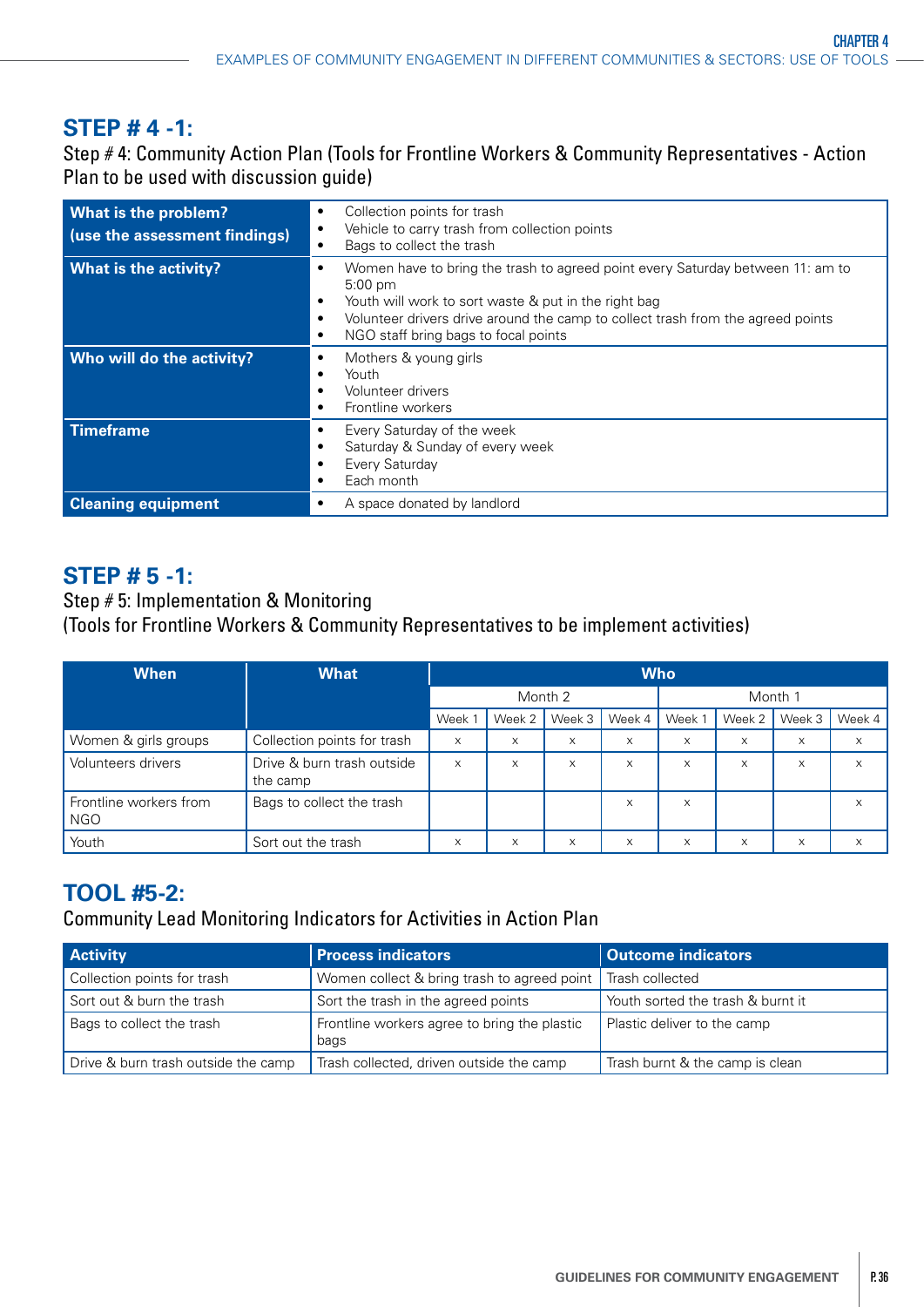# **TOOL #5-3:**

Step # 5: Implementation & Monitoring (Community Lead Monitoring Plan used by Filed Workers & Community Representatives)

| Indicators to be<br>monitored                       | <b>Method for</b><br>monitoring                     | Who will do the<br>monitoring?                  | <b>Who will process</b><br>the information?                            | <b>How will you share</b><br>the information & with<br>whom?                                                  |
|-----------------------------------------------------|-----------------------------------------------------|-------------------------------------------------|------------------------------------------------------------------------|---------------------------------------------------------------------------------------------------------------|
| FW bring plastic bags<br>Women collect the<br>trash | Photos &<br>announcement<br>Photos of the collected | Focal Points &<br>Shawish<br>Women focal points | Focal Points &<br>Shawish,<br>Women focal pints<br>Youth focal points, | Photos to share with<br>community members<br>via social media & make<br>announcement at churches &            |
| Youth sort the trash                                | trash share via<br>Whatspp                          | <b>Youth Focal Points</b>                       | focal points & frontline<br>workers<br>Focal points                    | mosques<br>Photos of the collected trash                                                                      |
| Vehicle collects the<br>trash                       | Photos shared on<br>social media                    | Focal points                                    |                                                                        | to share via Whatsapp with<br>youths & volunteers who<br>drive trash vehicle                                  |
| <b>Drivers</b>                                      | Photos shared on<br>social media                    |                                                 |                                                                        | Photos of trash sorting to<br>share via social media                                                          |
|                                                     |                                                     |                                                 |                                                                        | The collect trash photos will<br>be shared with all partners<br>including NGOs & landlord &<br>other partners |

# **TOOL #1-2 & 2-4:**

Step 1 & 2: Strategic Group Composition During CE

| $\vert$ Start – up | <b>Coordination committees</b>                                      | <b>Assessment group</b>                                                                                    | <b>Community group</b>                                           |  |
|--------------------|---------------------------------------------------------------------|------------------------------------------------------------------------------------------------------------|------------------------------------------------------------------|--|
|                    | Focal point committee including<br>youth, women & frontline workers | Community representatives<br>Frontline workers<br>Focal points<br>Youth focal points<br>Women focal points | Youth committee<br>$\bullet$<br>Women committee<br>Men committee |  |